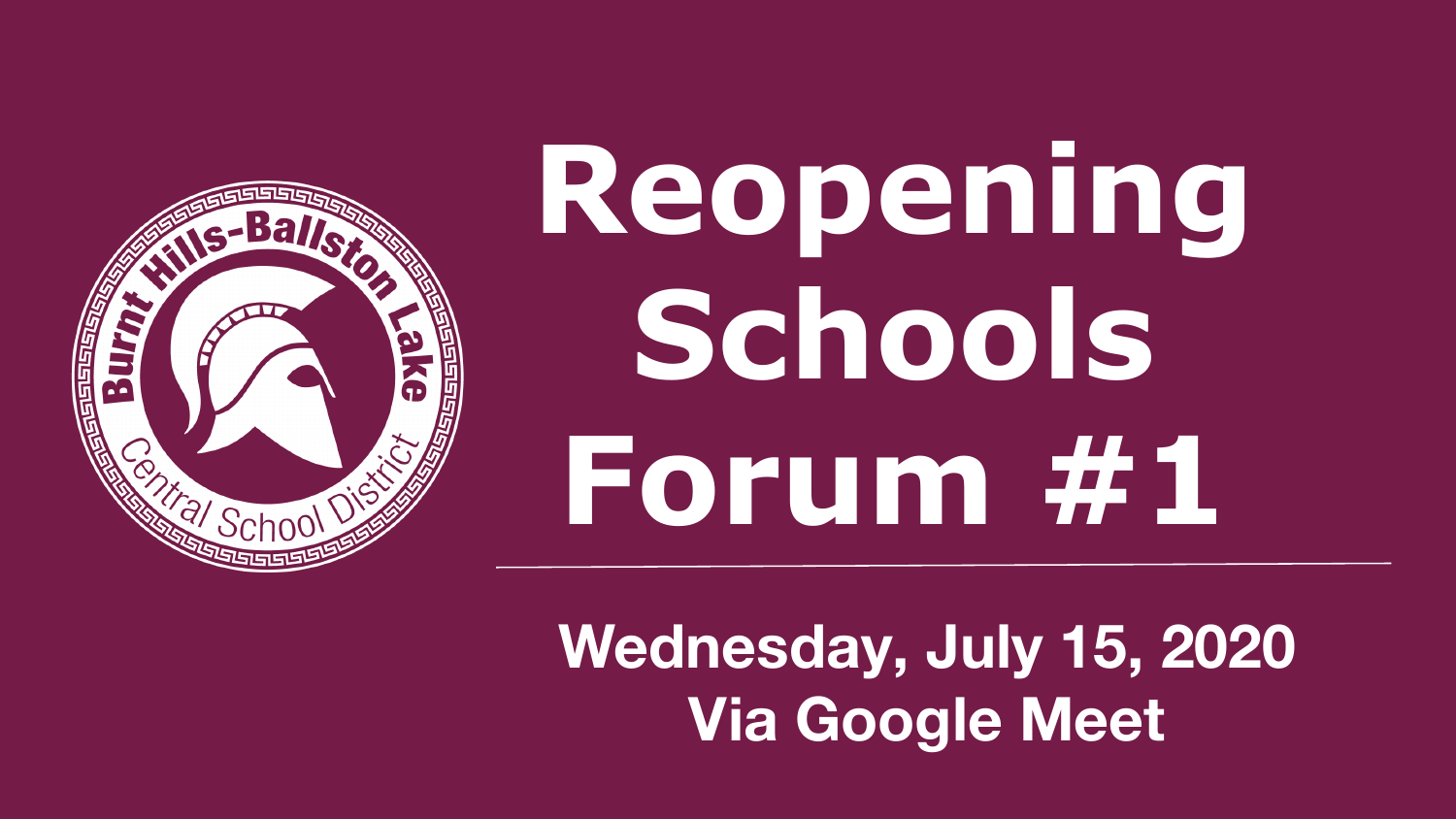### **Google Meet Guidelines**



- Please mute device mic when not speaking
- ❖ Use chat feature to submit questions
	- ➢ May type questions or indicate you want to unmute to ask a question
- Please be polite & refrain from interrupting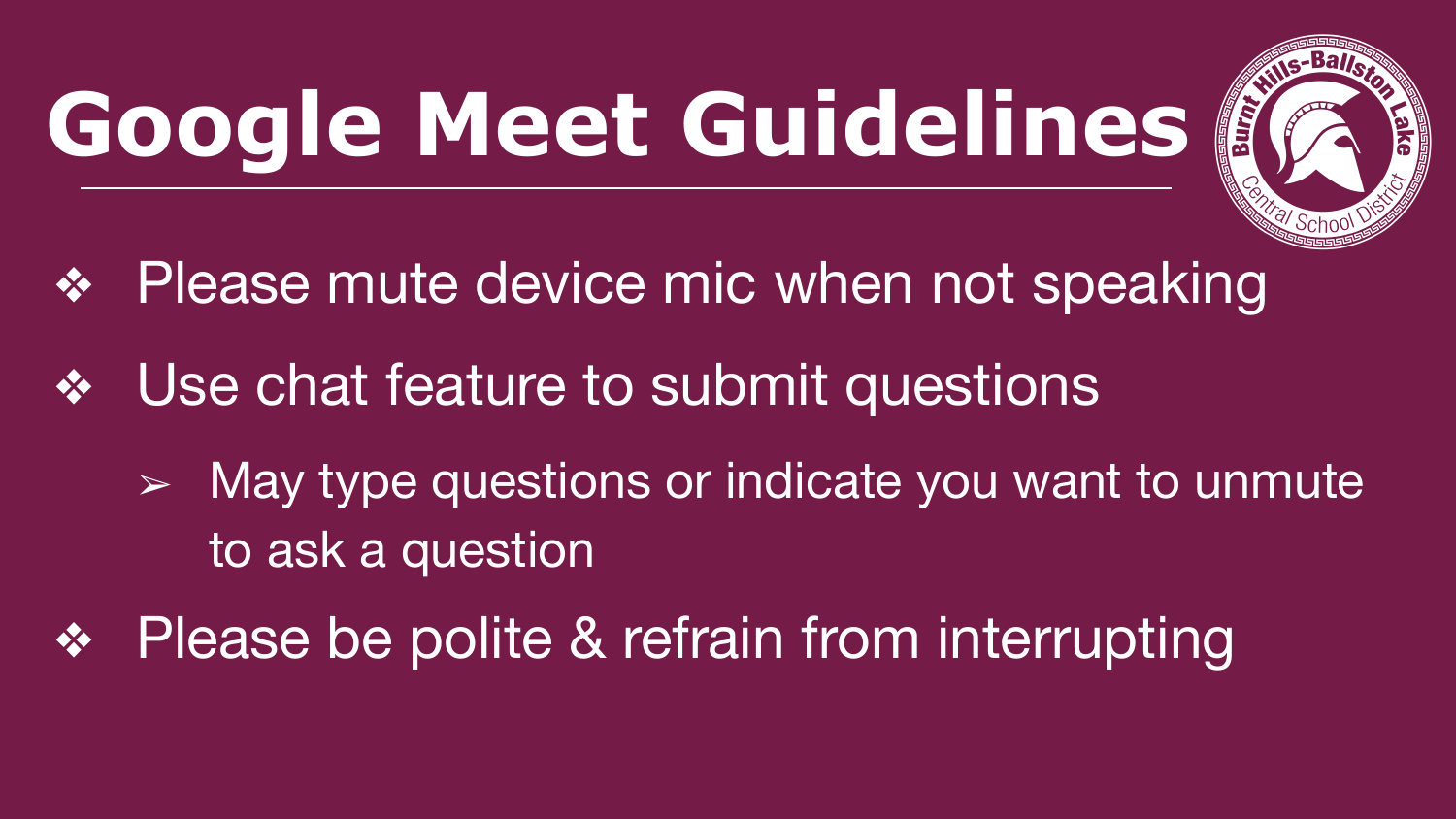

### **Tonight's Hosts**







#### **Superintendent Patrick McGrath Assistant**

**Superintendent David Collins**

**Assistant Superintendent Christopher Abdoo**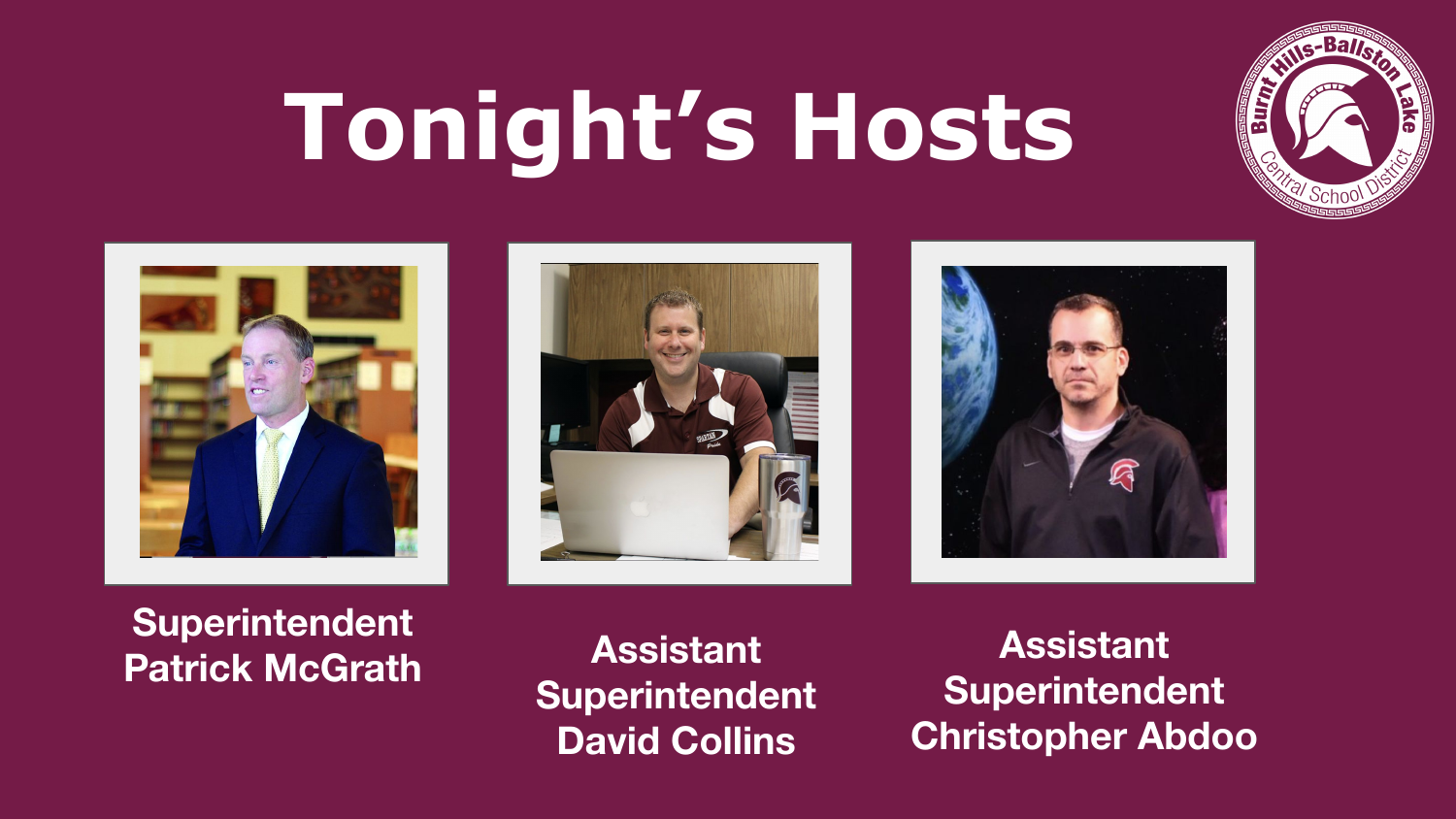### **Presentation Outline**



- **Recap of Reopening Schools Process**
- ❖ NYS Department of Health Guidance
- ❖ Reopening Consideration
- ❖ Questions & Answers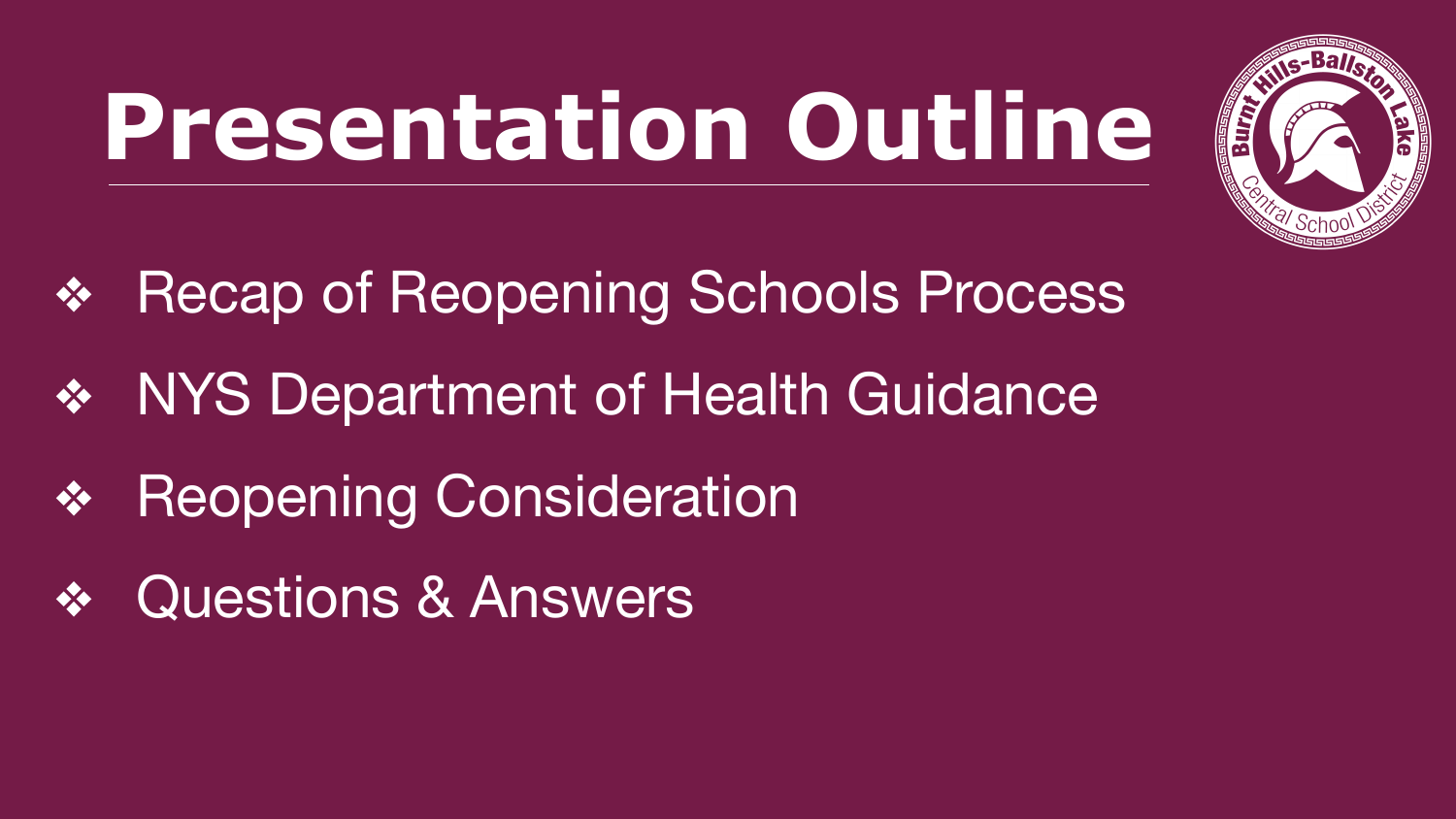

- ❖ **June:** Reopening Committee Meetings
	- ➢ Broad Stakeholder Committee
	- ➢ Reviewed multiple options
	- ➢ Considered a wide variety of perspectives
	- $\triangleright$  Largely a brainstorming process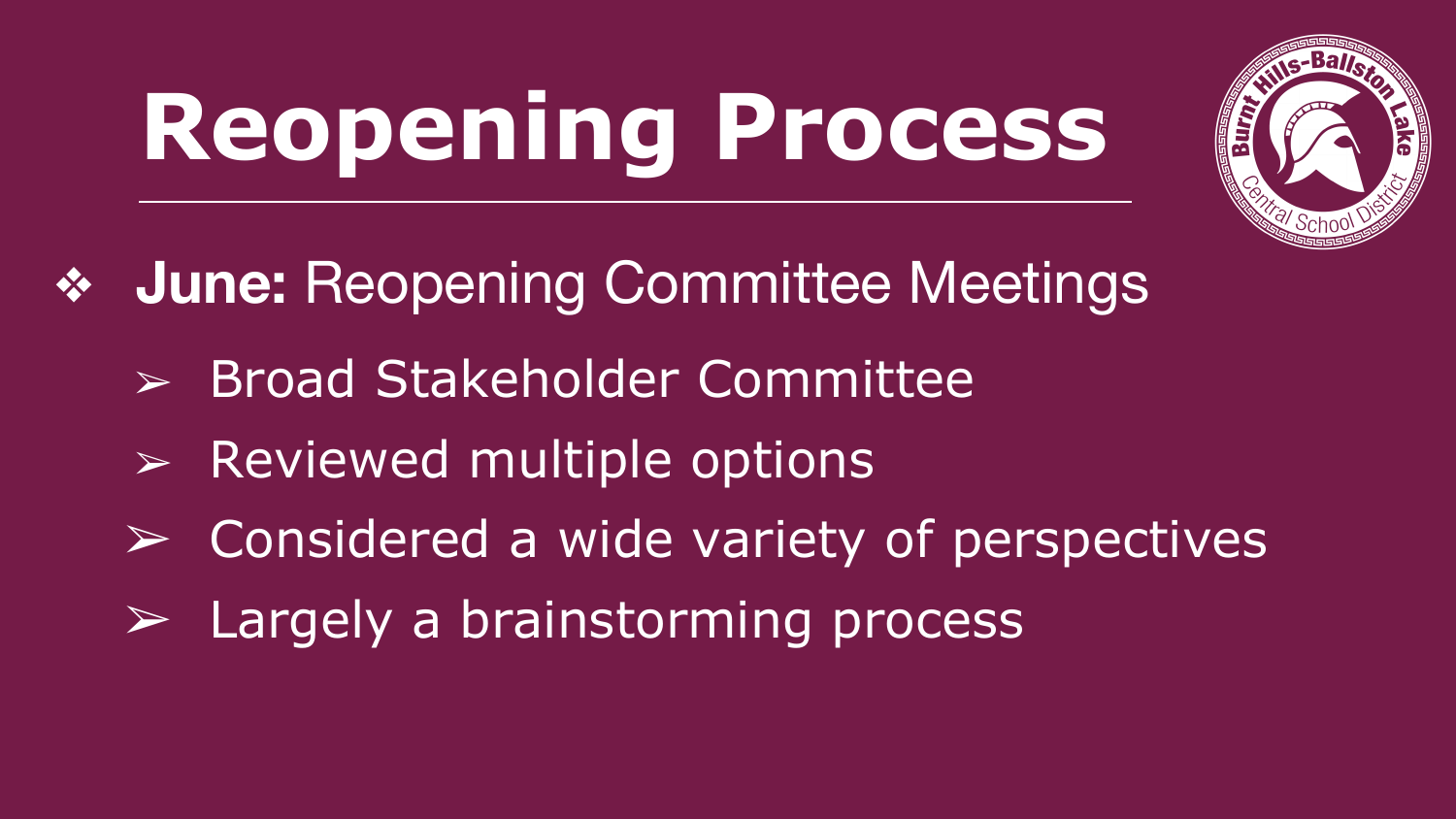

- ❖ **July Week #1:** Discussions within Teachers' Association, Administration & Building Leadership Teams
- ❖ **July Week #2:** Review NYSDOH guidance; Building Council meetings, create parent survey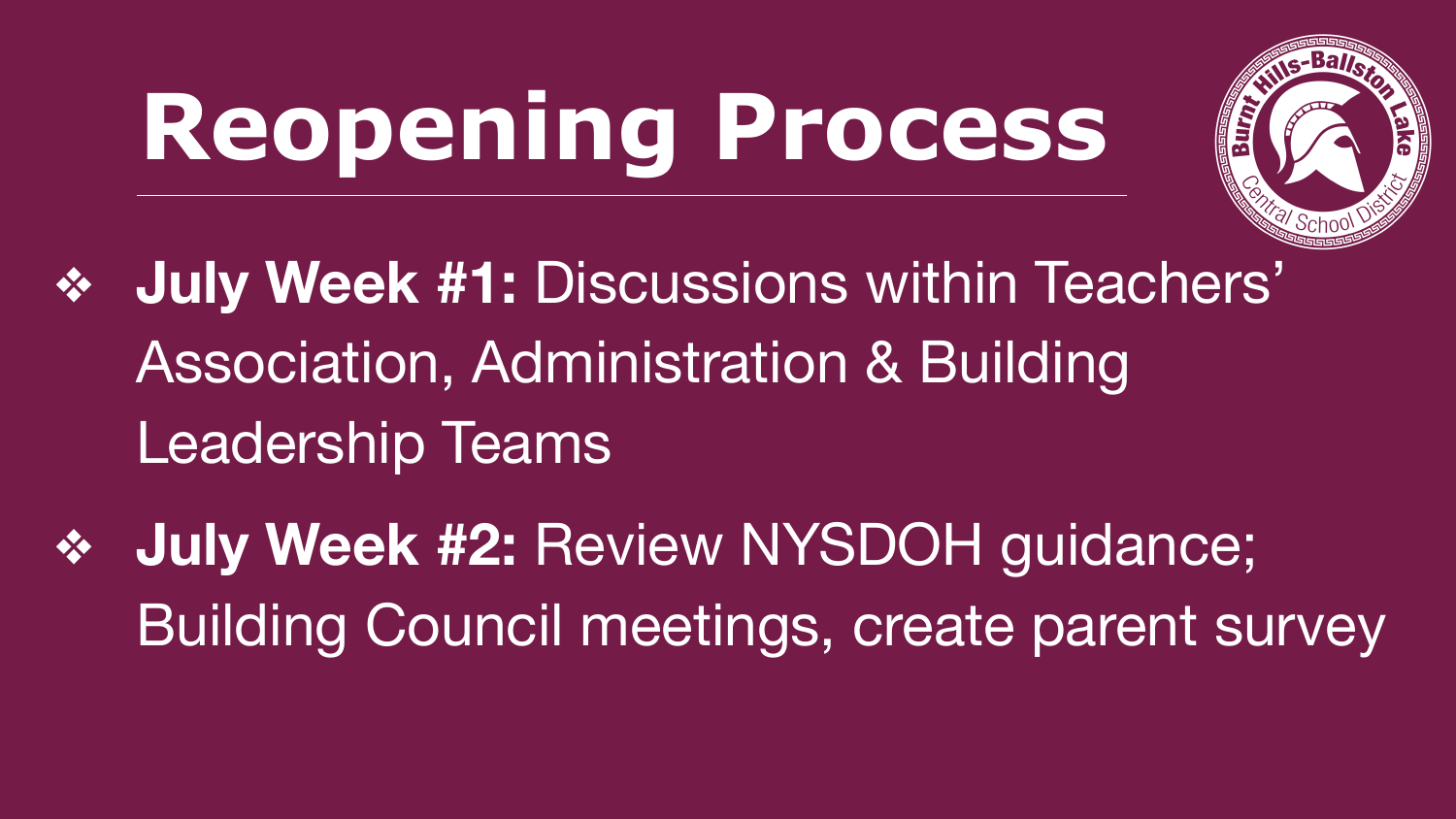- ❖ **July Week #3:** Review parent survey feedback; Create draft reopening plan
- **July Week #4: Share reopening plan with** Building Councils, School Board; Review/Approval July 28, seek community feedback--July 29 Virtual Forum #2 at 6 pm
- **July 31: Submit Reopening Plans to SED**

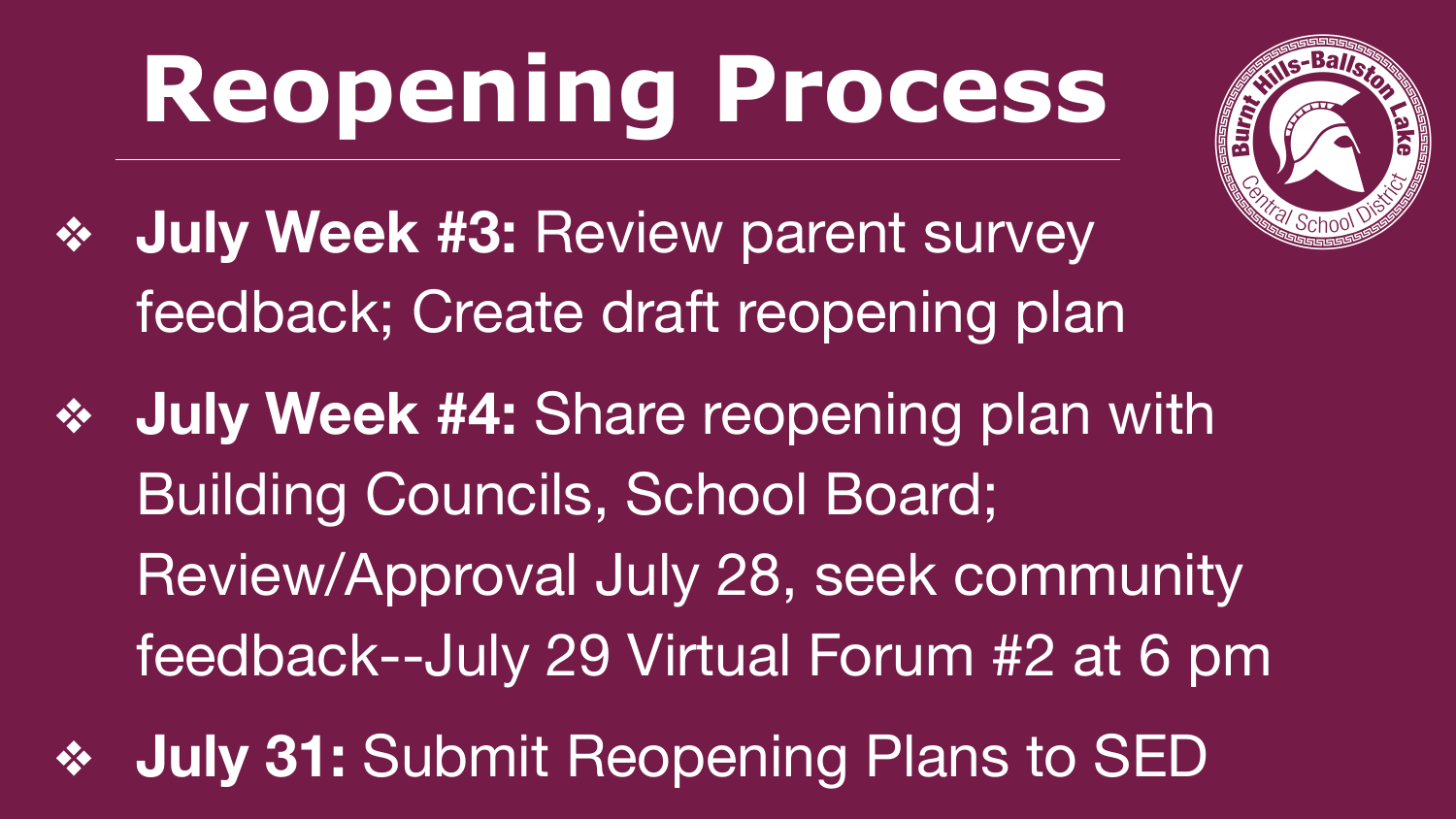

#### ❖ **Aug. 1-7:** Governor to decide if schools will reopen

- $\triangleright$  Governor Cuomo said: State developed a formula that will allow schools to reopen this fall in regions that are in phase four and have a COVID-19 infection rate of 5% or less on a rolling 14-day average.
- ➢ Governor Cuomo said: Different regions are in different phases. If the infection rate goes over 9% using a 7-day average, then we hit an emergency stop button.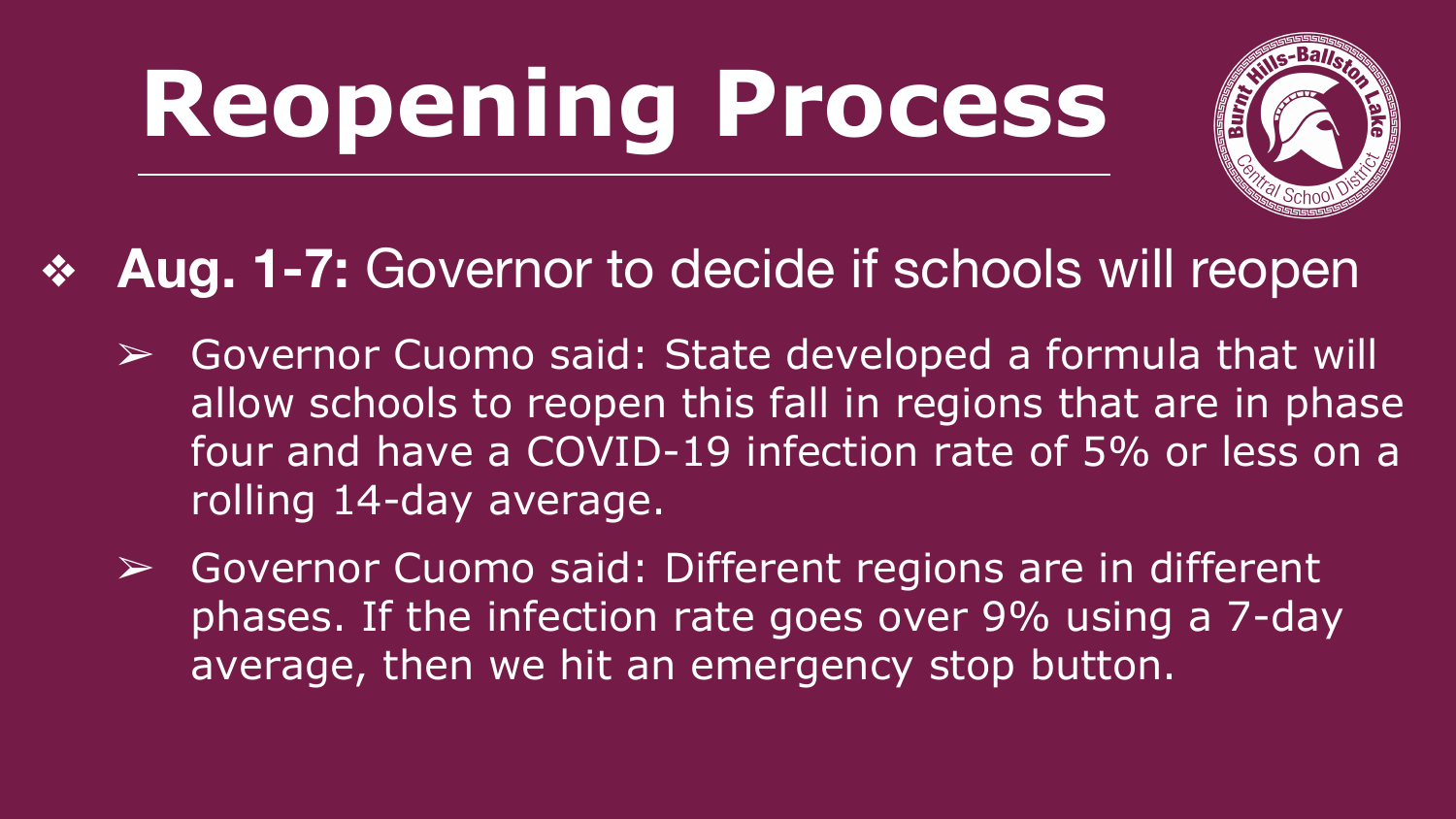

*"This Interim Guidance for In-Person Instruction at Pre-K to Grade 12 Schools during the COVID-19 Public Health Emergency ("Interim COVID-19 Guidance for Schools") was created to provide all elementary (including pre-kindergarten), middle, and high schools, as well as their employees, contractors, students, and parents/legal guardians of students with precautions to help protect against the spread of COVID-19*  for schools that are authorized to provide in-person instruction in *the 2020-2021 school year."*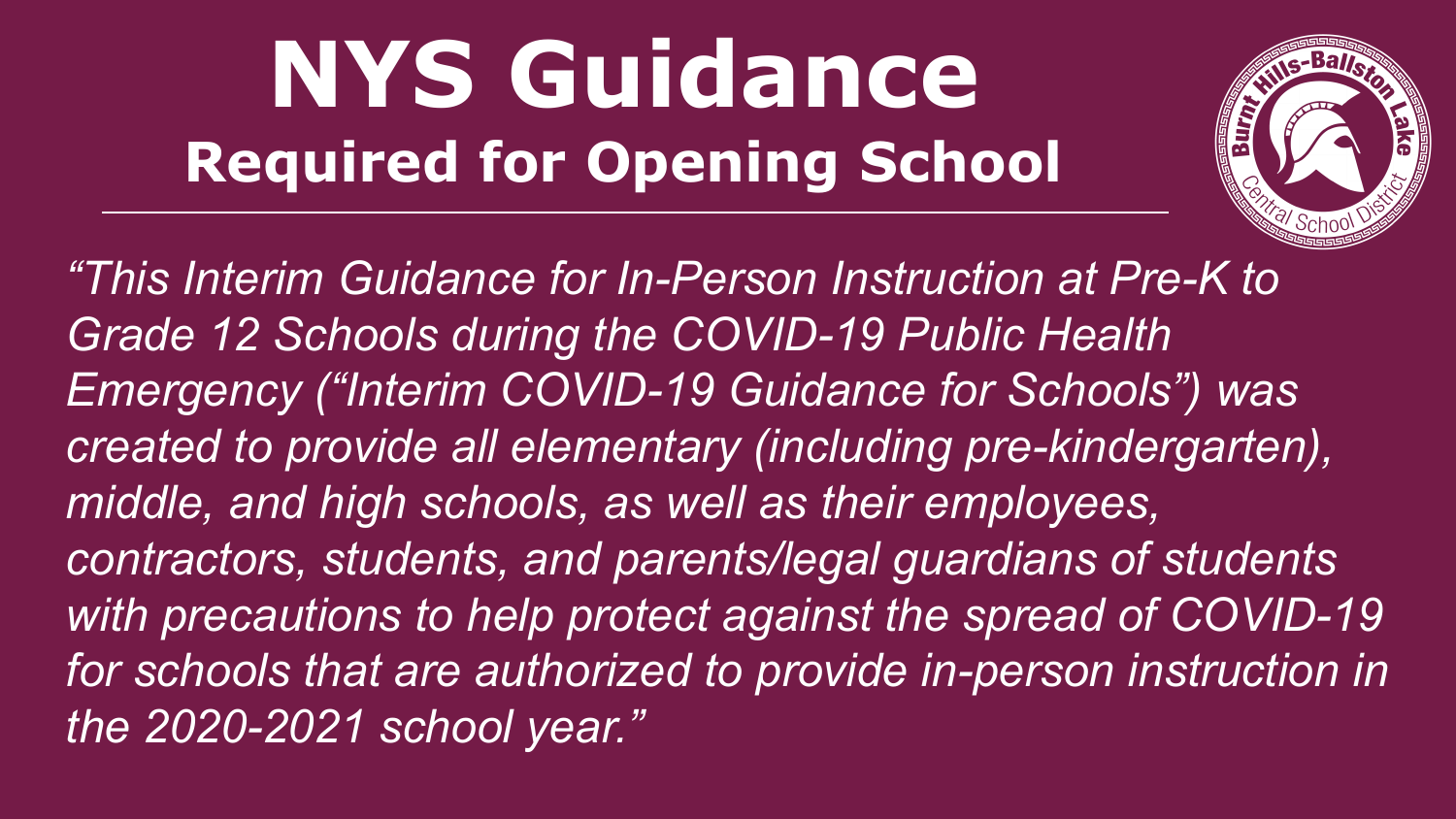

#### ❖ **Face Coverings**

- $\triangleright$  To be worn at all times by all individuals when six feet of social distancing *can't* be maintained (except when eating, during instruction (wsd)), and must be worn on bus.
- ➢ Face coverings *will be provided to students and staff*, but individuals may wear their own as long as the masks cover both the nose & mouth.
- $\triangleright$  Extra face coverings will be available in each building.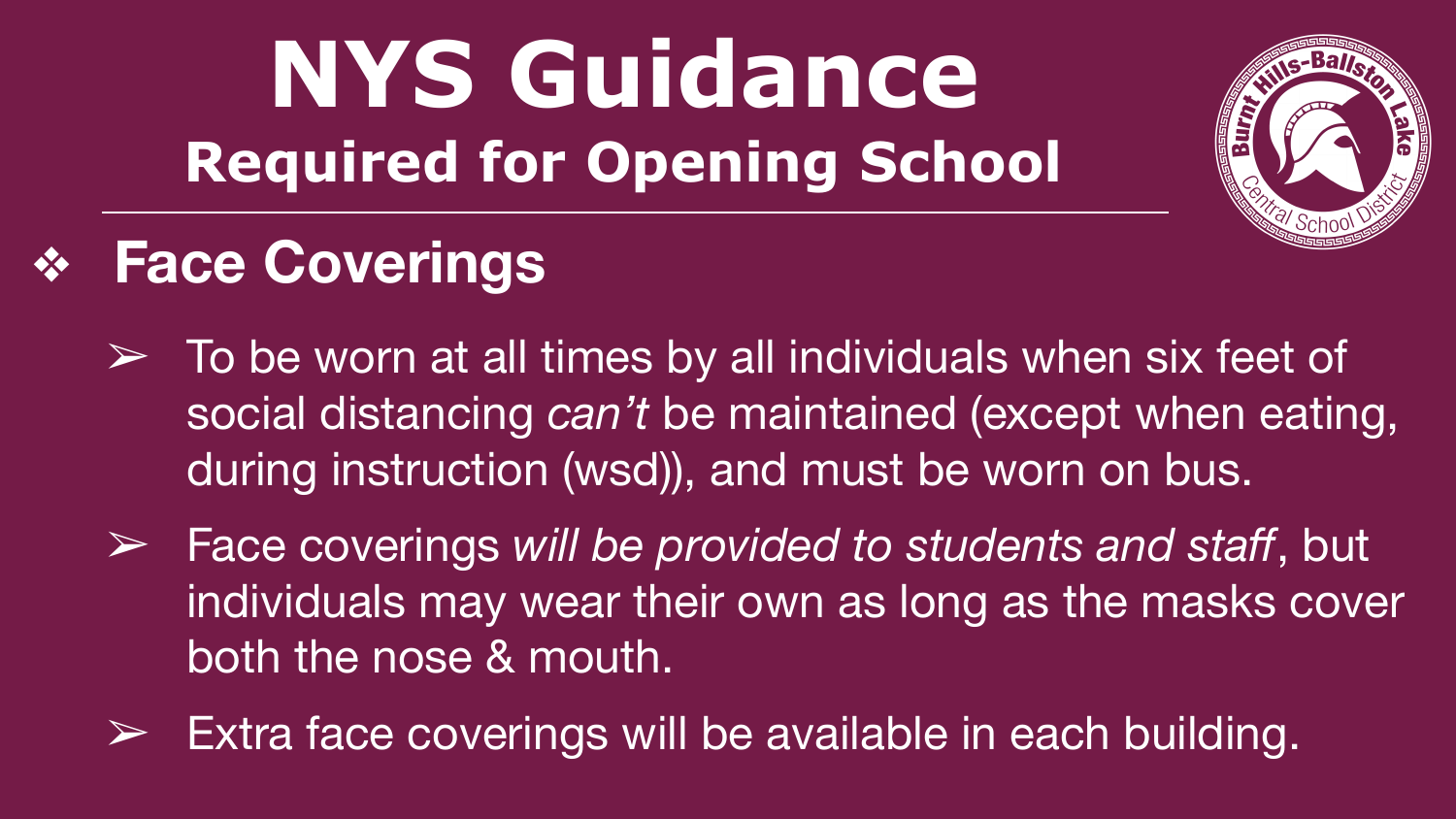

- ❖ **Appropriate Social Distancing** 
	- $\triangleright$  Six-feet of space between individuals is needed in classrooms (12-13 students)
	- $\triangleright$  Looking into adding physical barriers in classrooms where needed to provide for 12-13 seats.
	- ➢ Space out seating in cafeteria, place tables/seating outside
	- $\triangleright$  PE classes outside
	- $\triangleright$  Investigate outdoor tents for extra space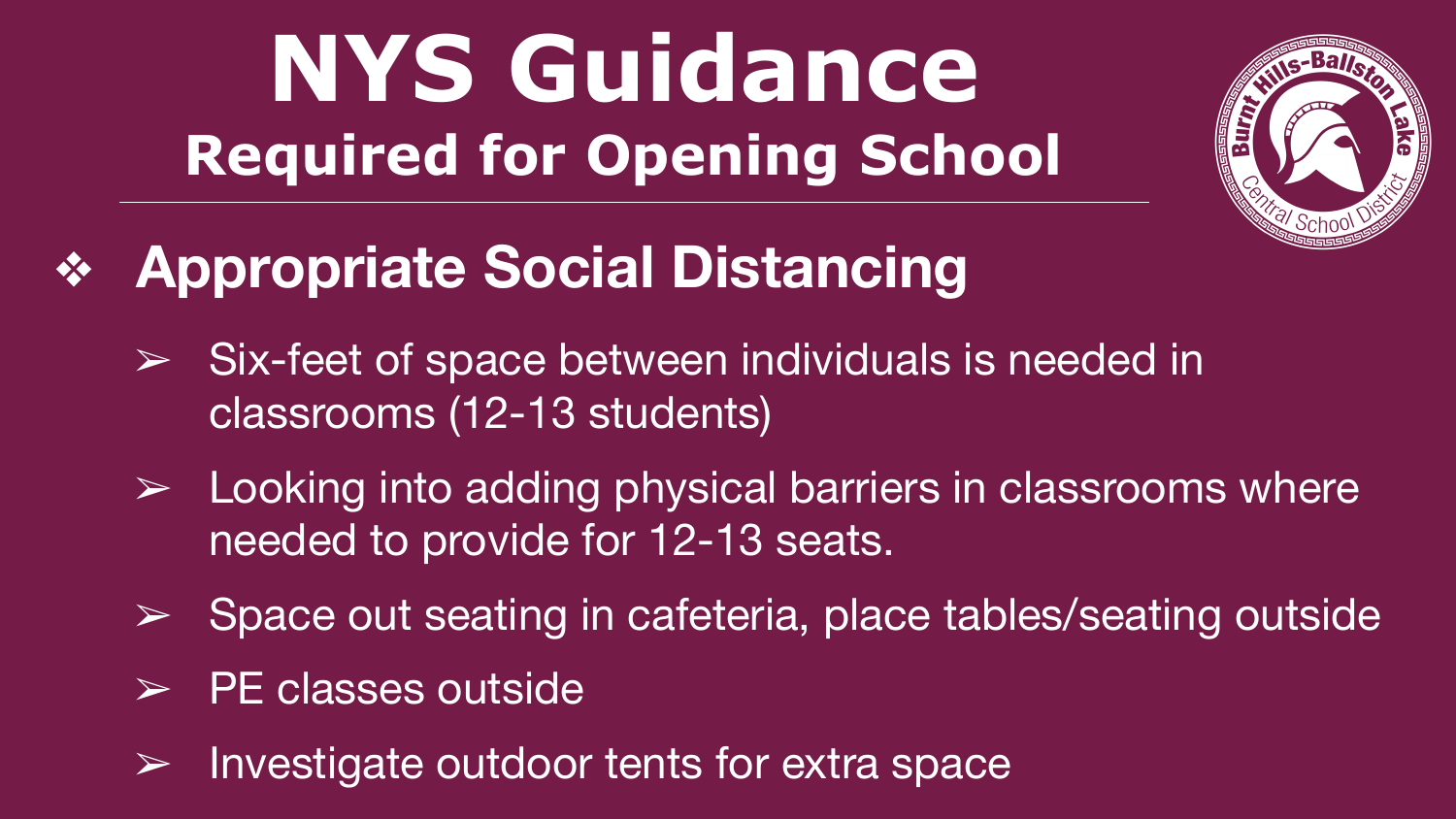

#### ❖ **Hygiene, Cleaning & Disinfecting Practices**

- $\triangleright$  Follow DOH hygiene/cleaning practices
- $\triangleright$  Display CDC-provided signage; teach proper hand washing & appropriate face covering placement (nose & mouth)
- Soap, paper towels & hand sanitizer readily available
- Daily disinfecting using both DOH-approved cleaners & misting equipment & solutions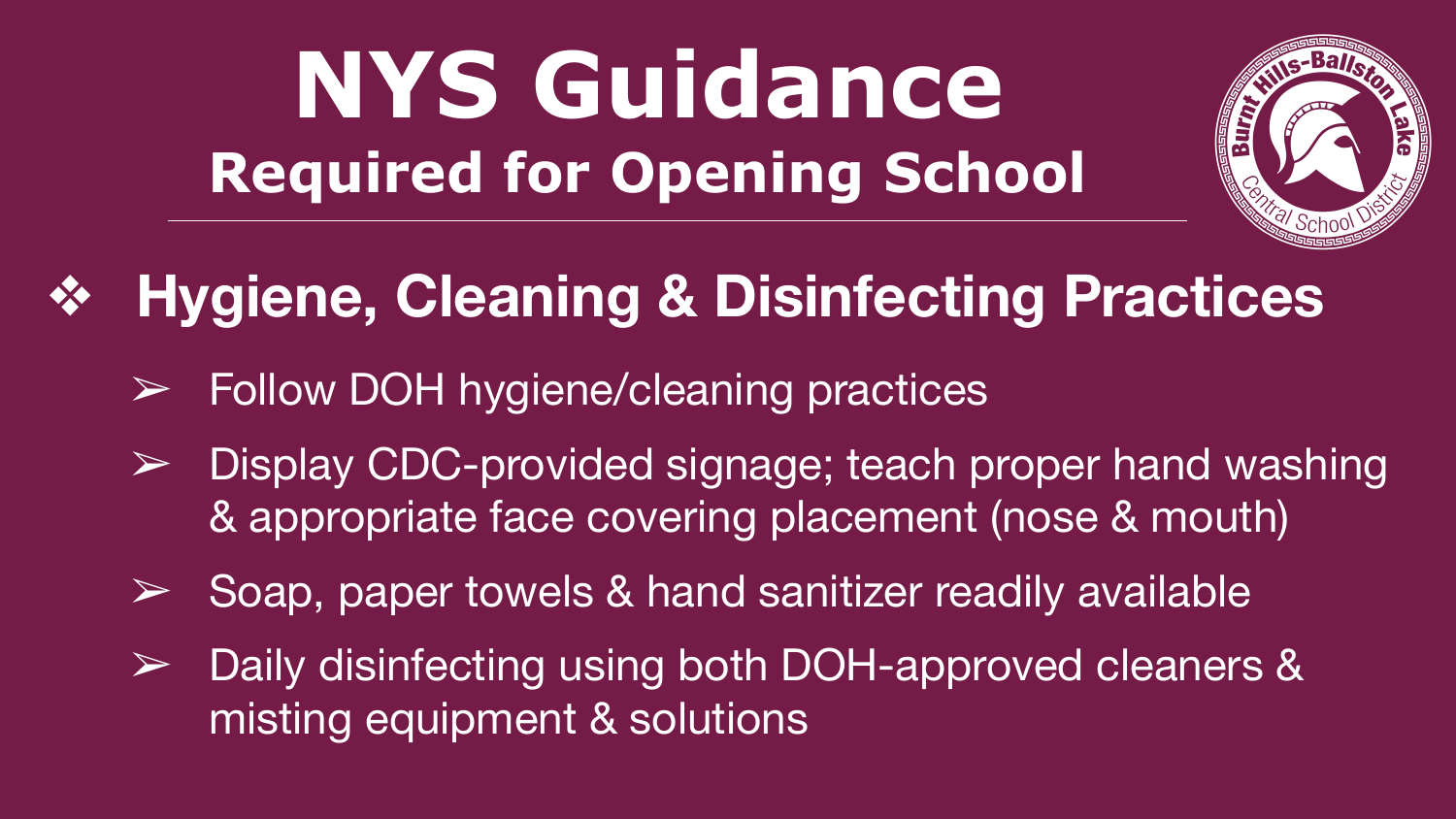

#### ❖ **Hygiene, Cleaning & Disinfecting Practices**

- Daily cleaning of restrooms & fixtures
- ➢ Regular cleaning/disinfecting of frequently touched areas (i.e., desks, cafeteria tables, main office counters, door handles, etc.)
- $\triangleright$  Consider closing drinking fountains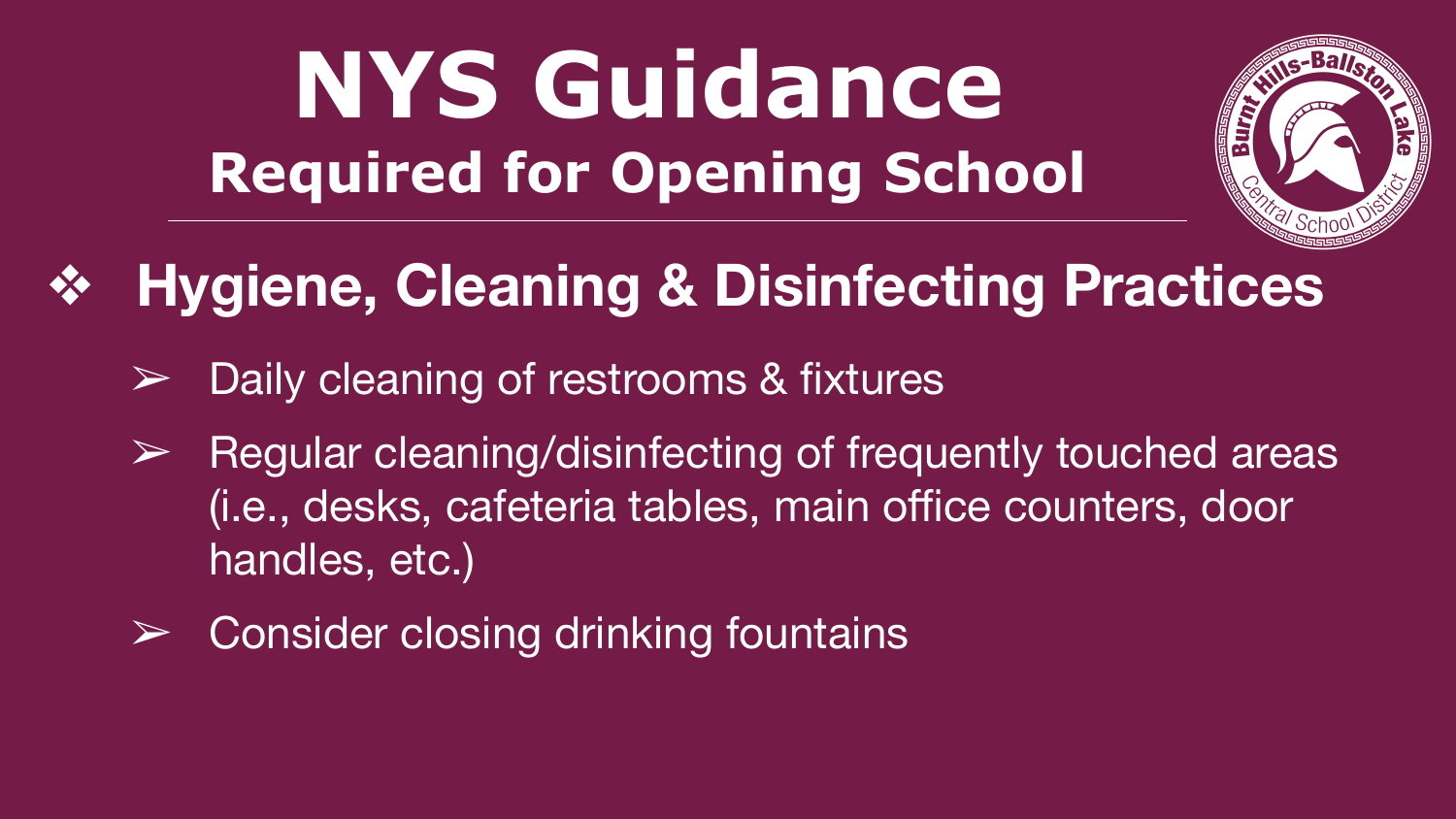

#### ❖ **Daily Health Screenings**

- $\triangleright$  Temperature reading of each individual prior to entering building; 100 degrees or greater go to nurse/designated area; staff to return home
- $\triangleright$  Remote/electronic screening questionnaire for staff, daily
- $\triangleright$  Rely on at-home checks, too. If child has fever, please do not send him/her to school. We will communicate this regularly.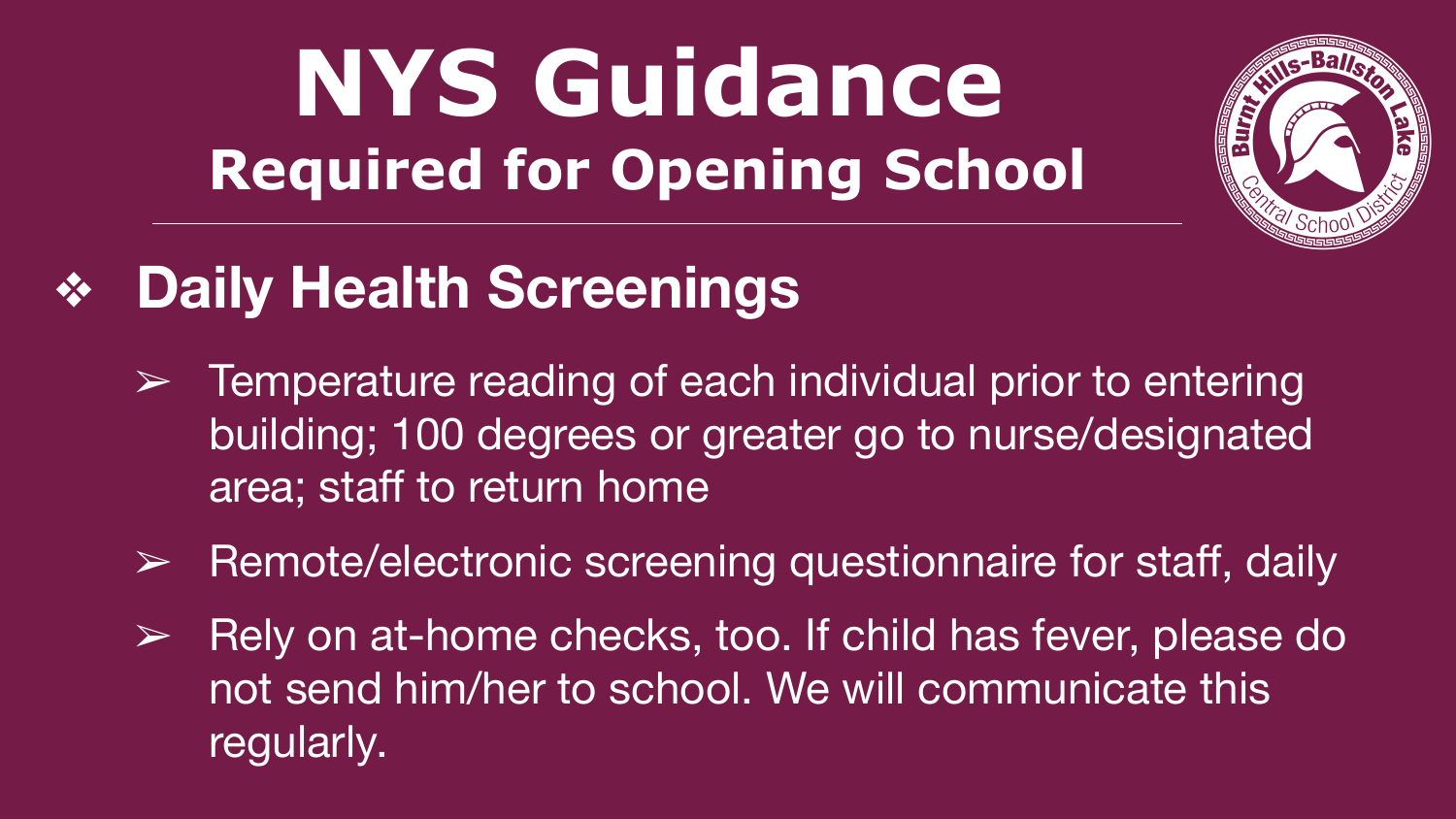

#### ❖ **Contact Tracing**

- $\triangleright$  The district must notify the state and local health departments when they've been informed of any staff member or student who tests positive for COVID-19.
- $\triangleright$  Must adhere to the NYS Contact Tracing Program protocols & health department isolation/quarantine efforts.
- ➢ Confidentially to be maintained, per federal and state regulations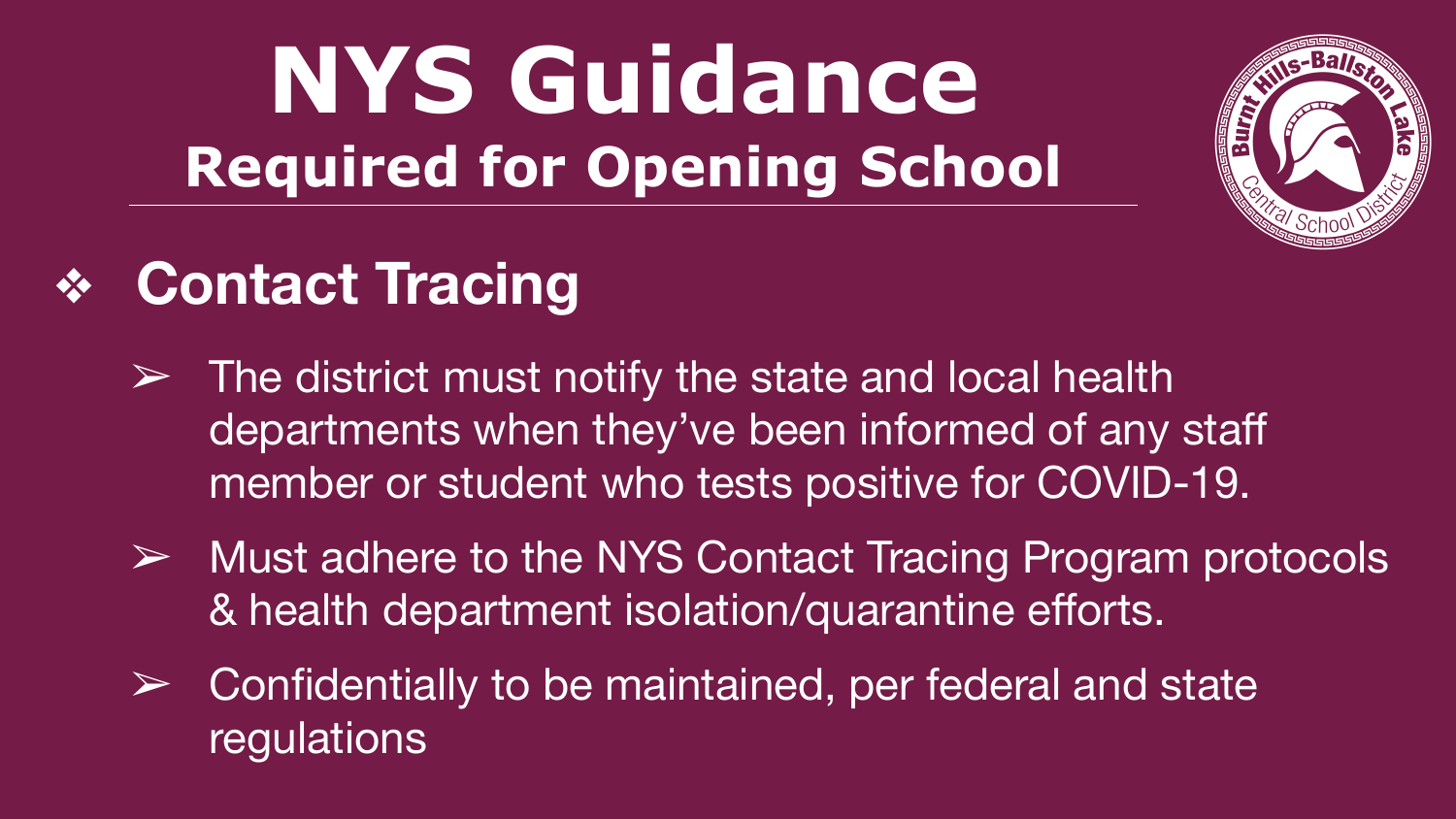

**Increase ventilation** as much as possible

- ➢ Open windows & doors (without compromising safety) to increase airflow in buildings and rooms.
- ❖ Rigorous and ongoing **cleaning and disinfecting**.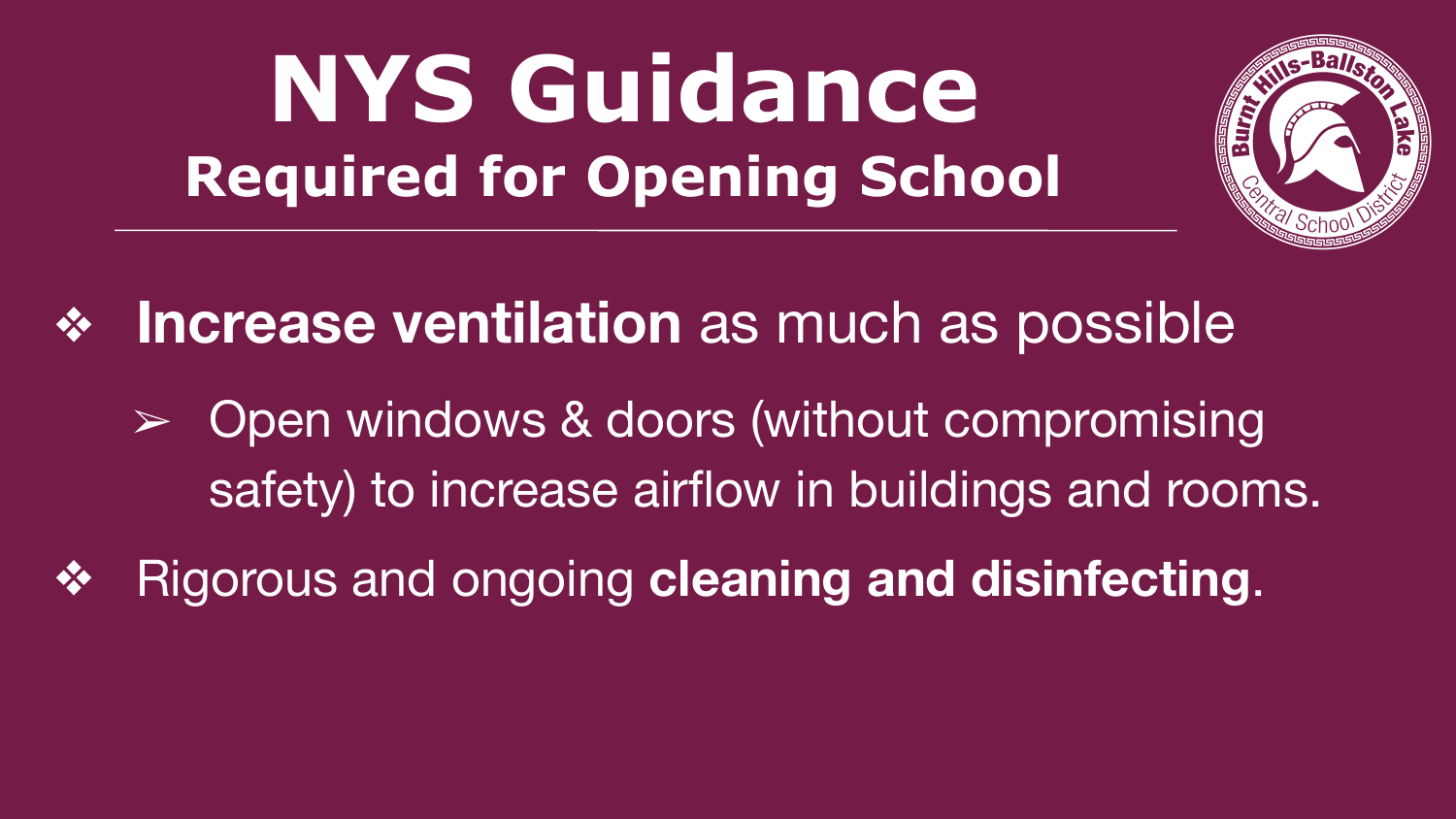

#### ❖ **Transportation**

- $\triangleright$  Face coverings MUST be worn on the bus at all times by all individuals.
- $\triangleright$  Household members share the same seat on the bus.
- $\triangleright$  Social distance as much as possible; use every other seat but contingent upon bus population density.
- ➢ Students must ride the same bus every day. Limited options.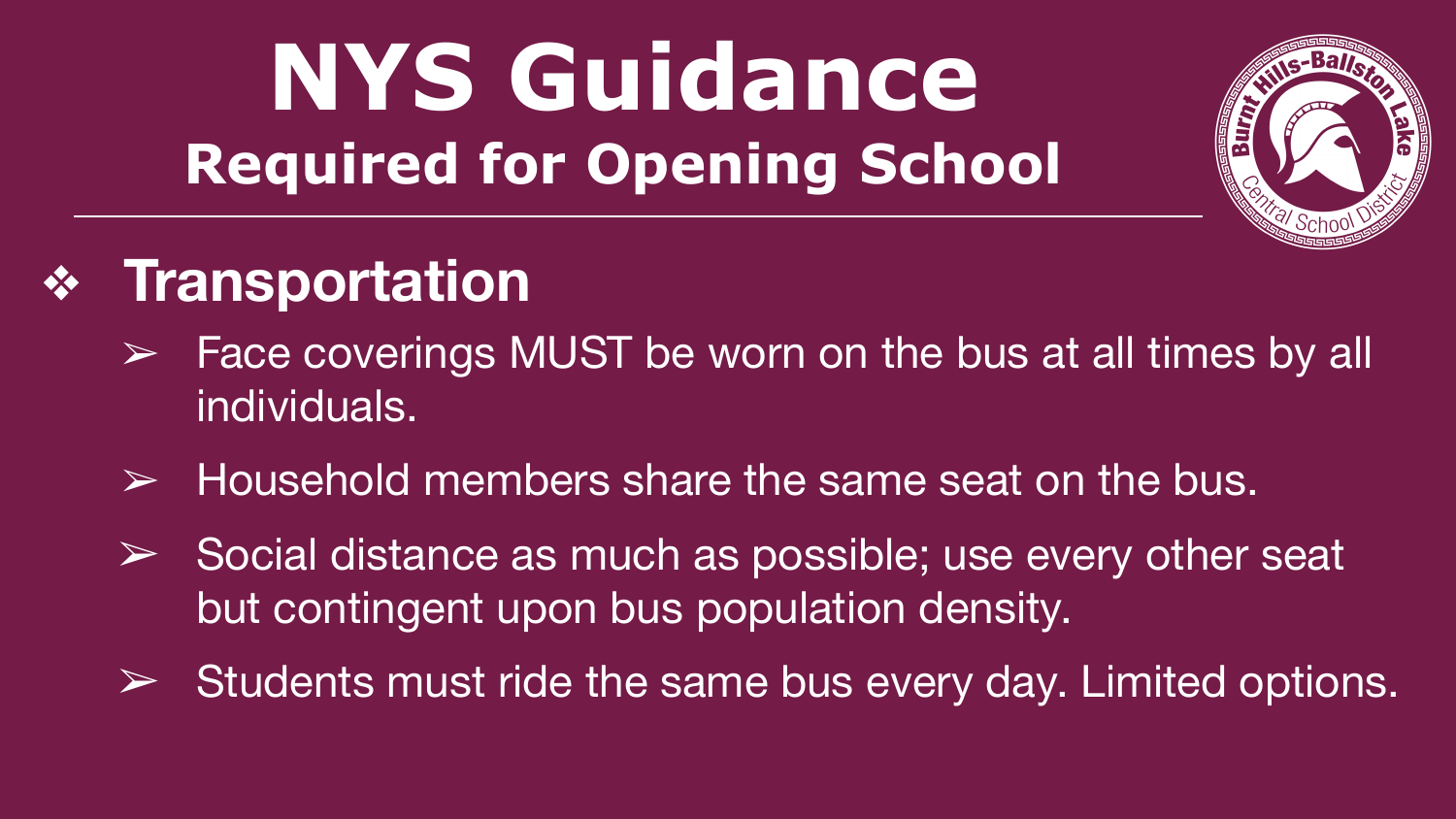

#### ❖ **Transportation**

- Strongly encourage parents to provide their own transportation to and from school if possible.
- $\triangleright$  Parent survey to include question about who will rely on bus transportation next year.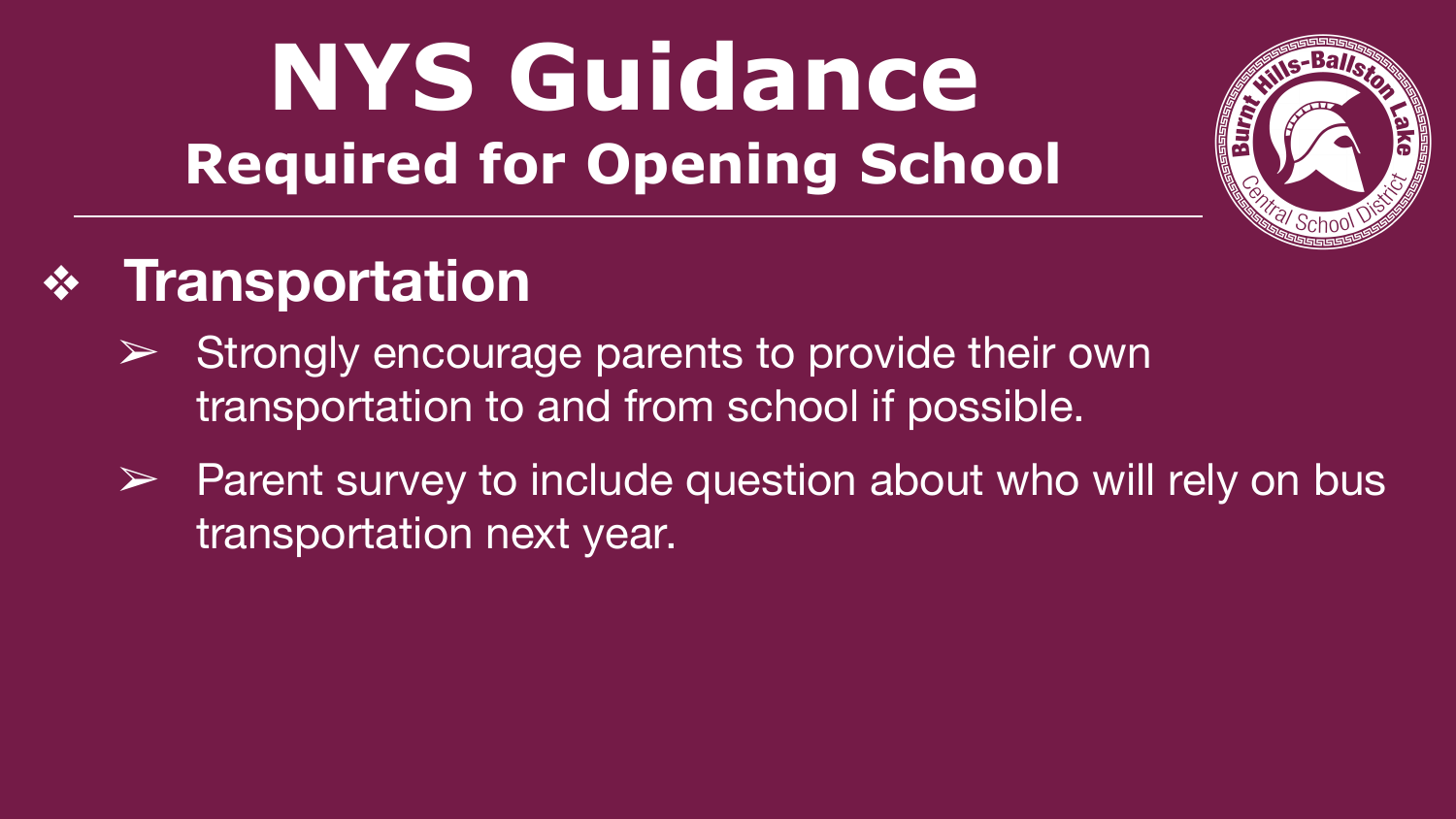

#### **Guiding Principle**

We need a plan that provides a high-quality education consistent with the guidelines provided to us by the NYSDOH that maximizes **academic benefit** and promotes the **social-emotional and physical well being** of all of our students and staff.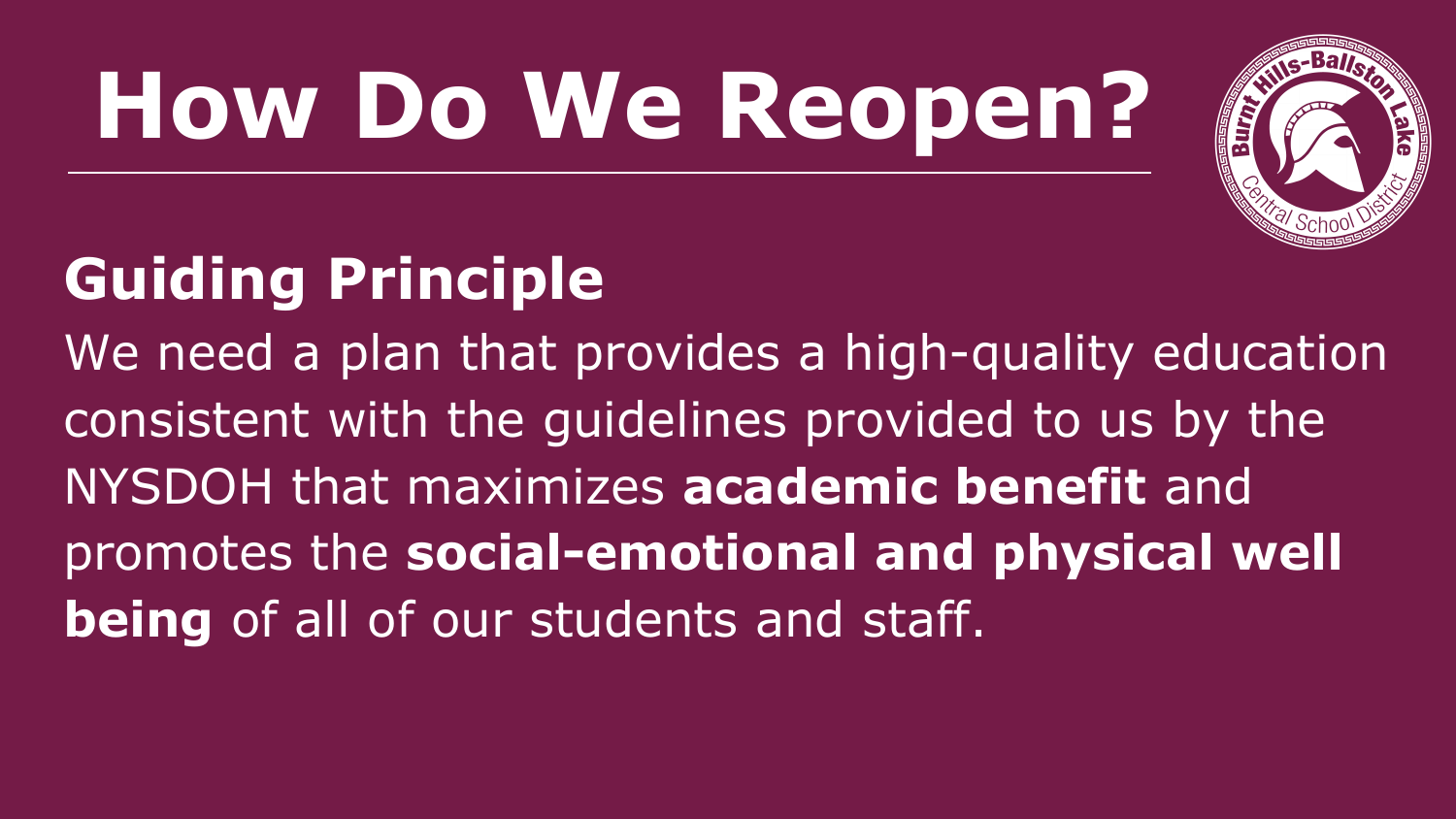

**Please Note:** Everything from this point forward is tentative and subject to changes and revisions as we continue gather data.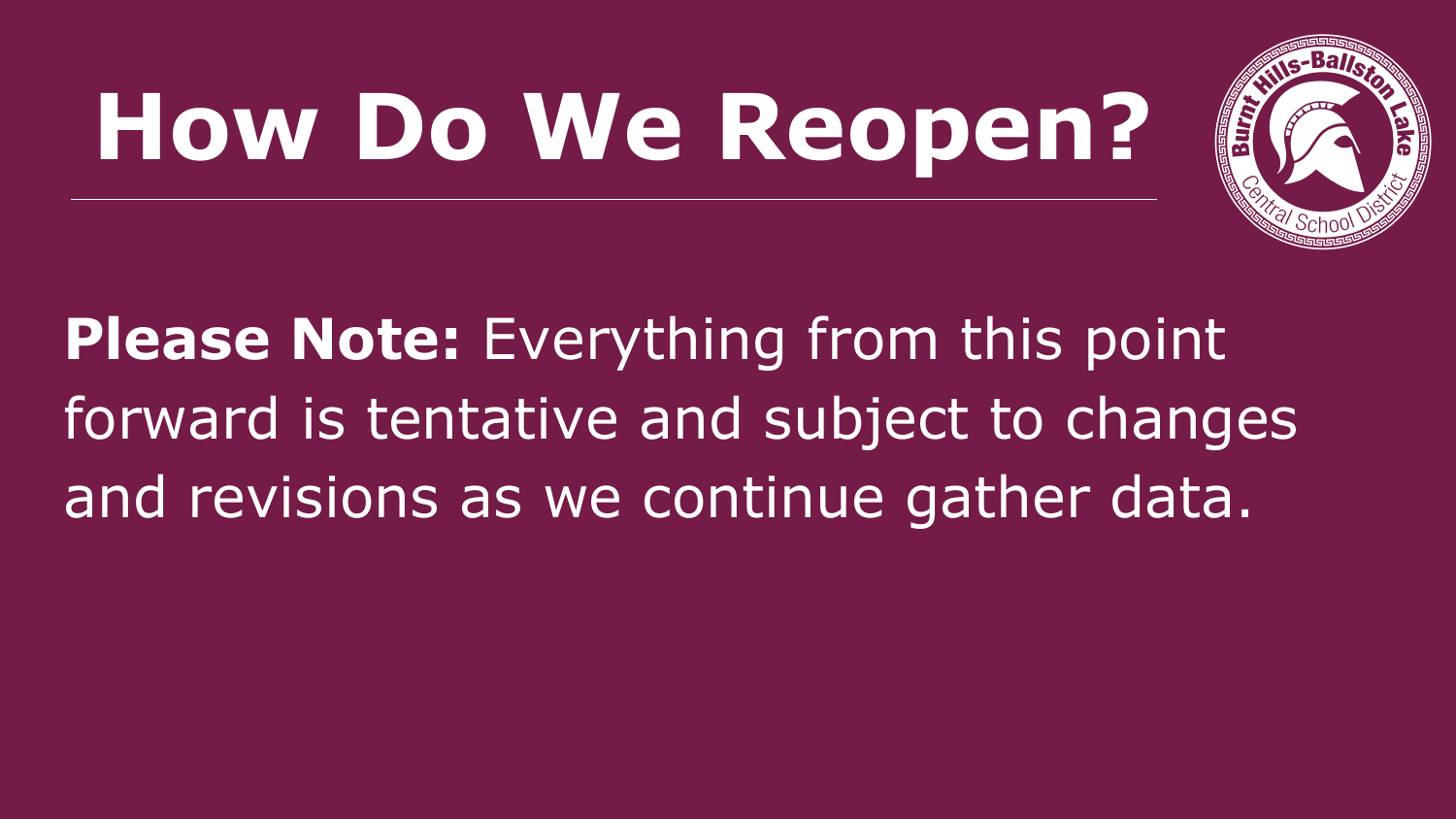

We are considering an option wherein we offer a **fully virtual school** enrollment option for parents who choose to keep children out.

- ❖ Timebound: Commit for at least one semester.
- ❖ Full Time, well-organized, daily live classes on a schedule.
- ❖ Same academic requirements as in-person.
- ❖ Would cover all core and required courses. Some limitations on electives for secondary students.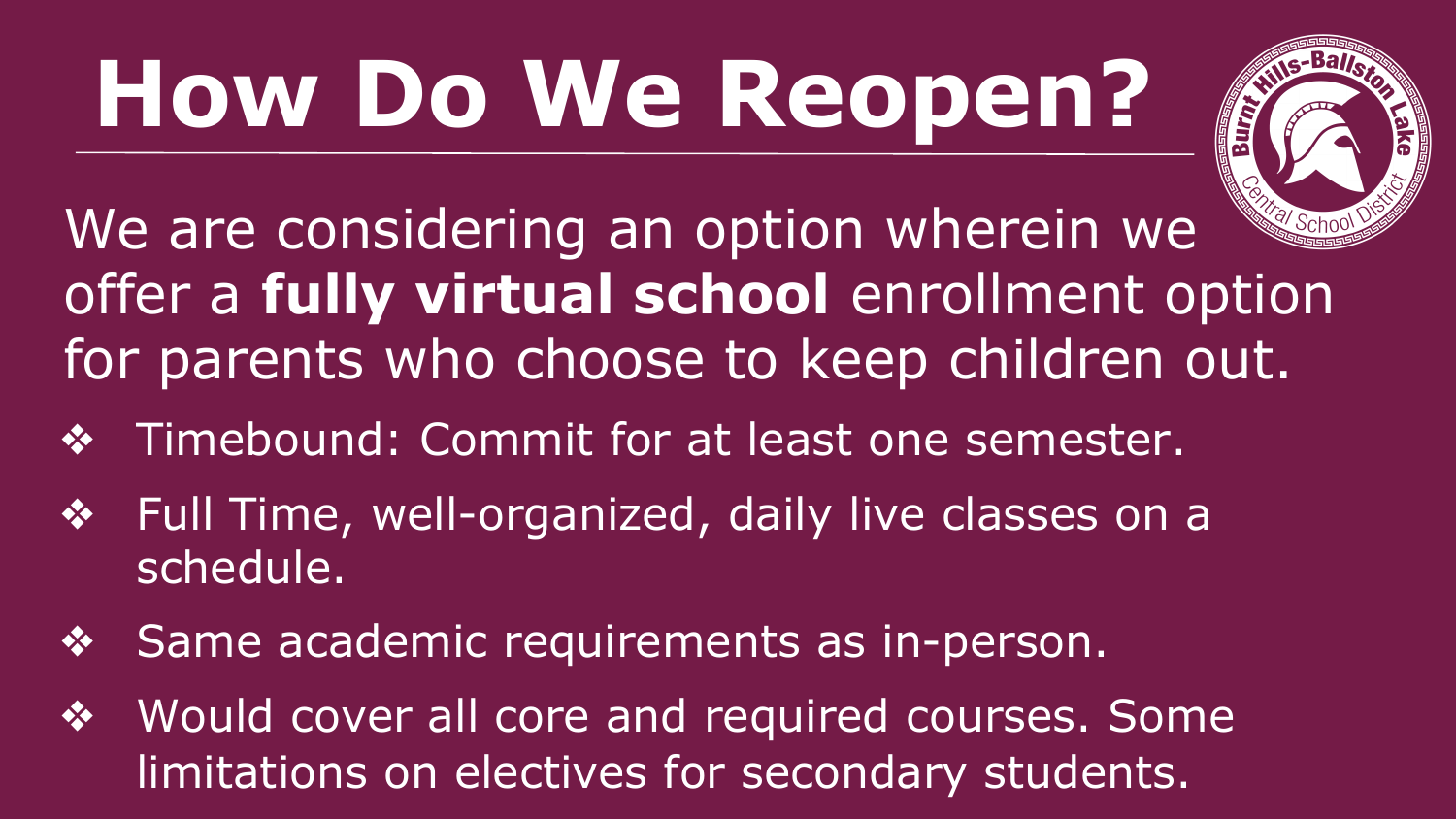

- ❖ The next part of the plan is dependent upon the number of students opting for **in-person vs virtual** at each level.
- ❖ A parent survey will be going out Thursday to get a first round idea of what parents are thinking. This is essential for planning.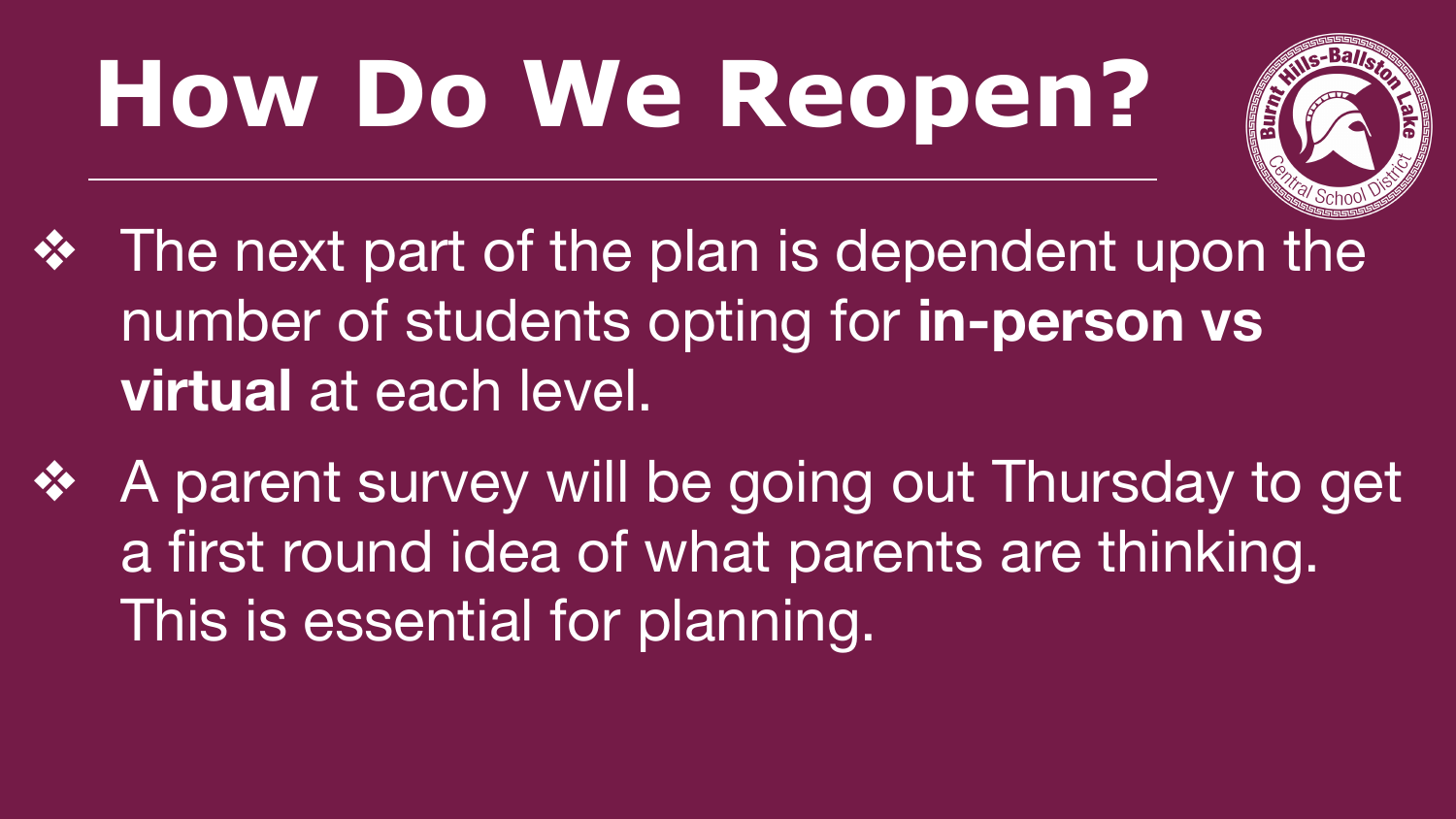

#### ❖ **ELEMENTARY IN-PERSON**

- $\triangleright$  Goal would be to bring elementary students who opt for **in-person** to school every day. This would be done by re-organizing the building to identify all available additional space.
- $\triangleright$  Group size would be limited to what social distancing would allow in each space.
- $\triangleright$  Teachers and teacher assistants would flip between groups.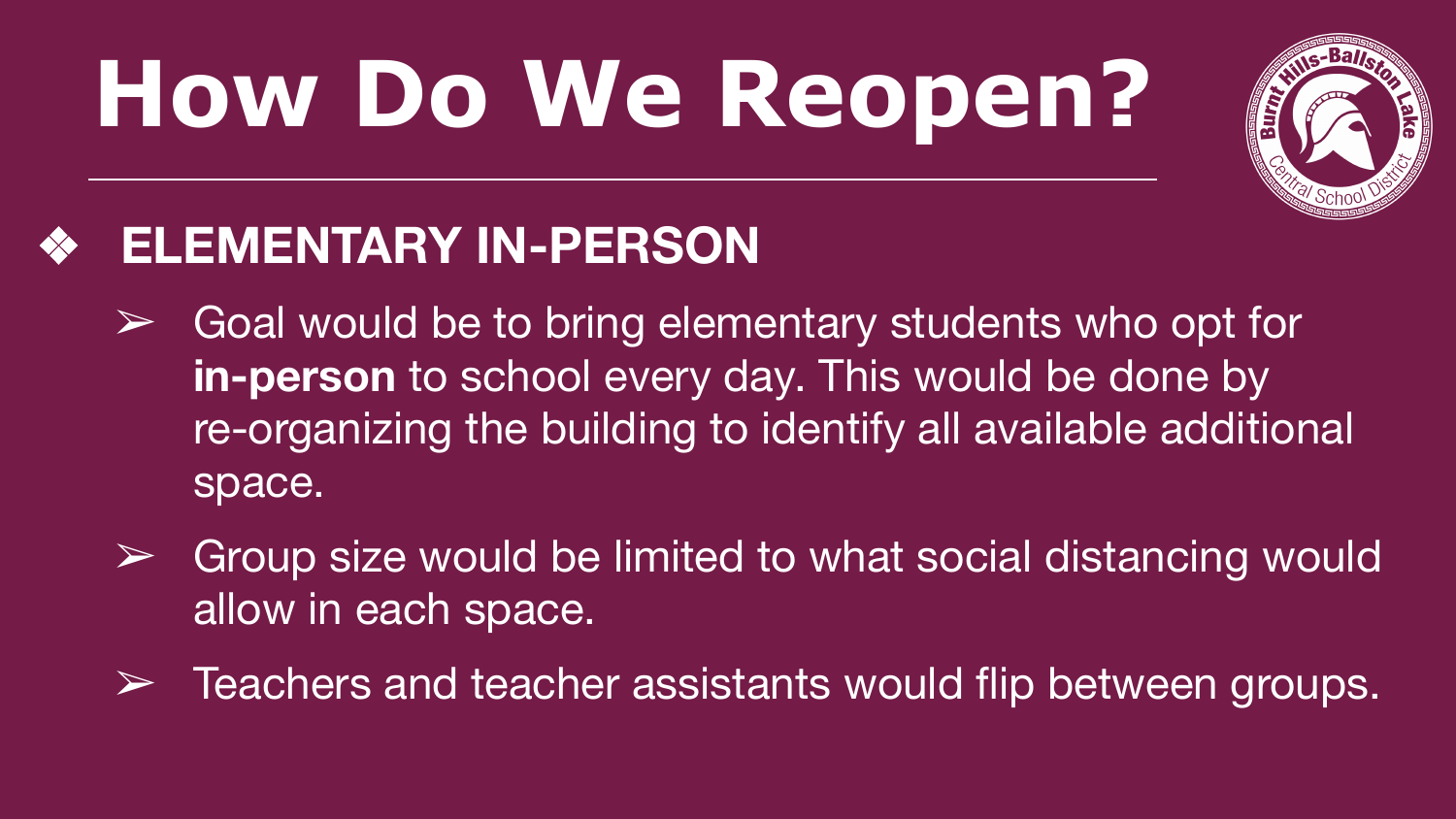

#### ❖ **ELEMENTARY IN-PERSON**

- $\triangleright$  If unable to accomplish this based on numbers we would look at two options:
	- Move an elementary level to another building; or
	- Move to a Live-Virtual Hybrid Model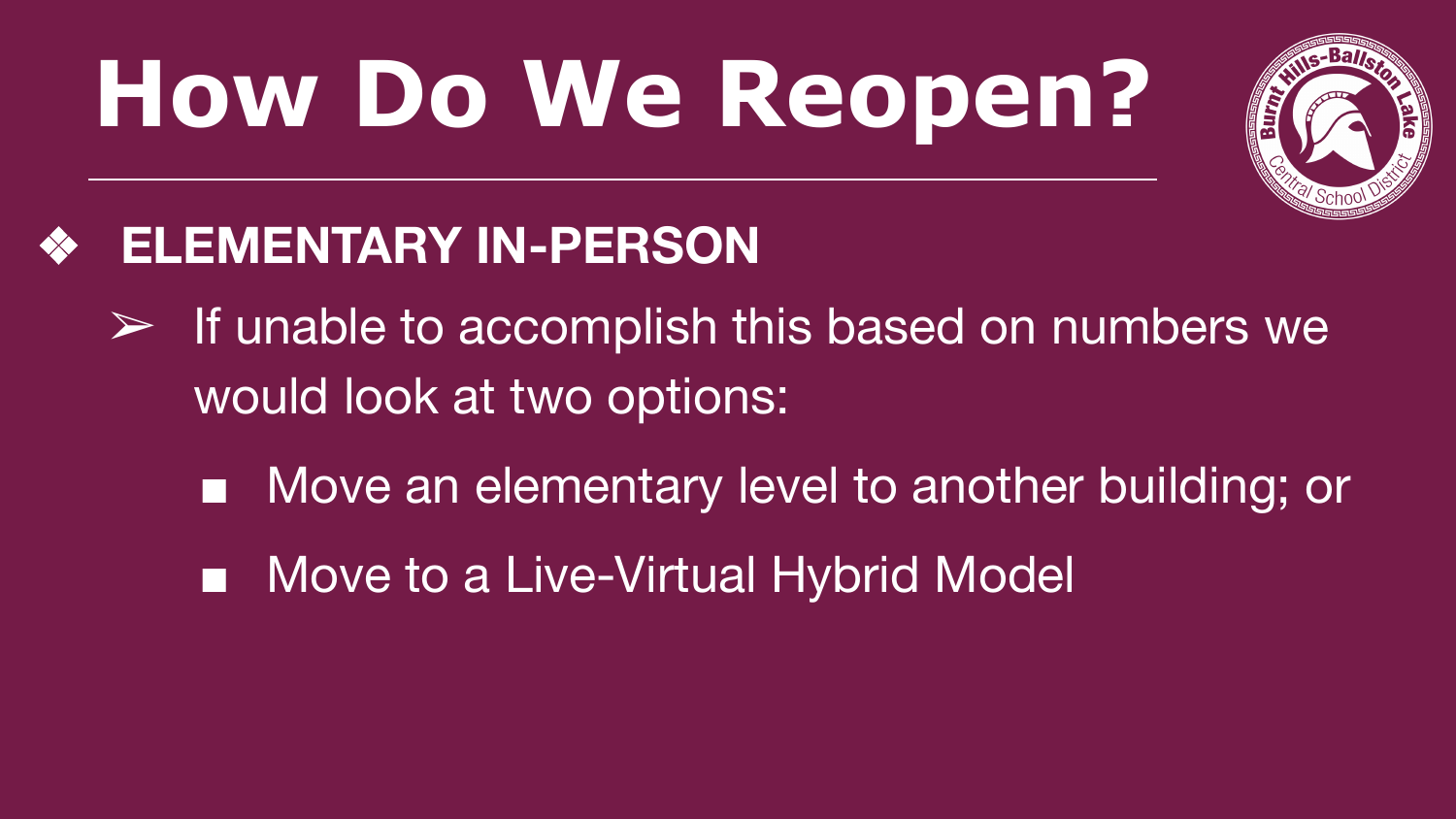

#### **SECONDARY IN-PERSON**

- ❖ For buildings where it is NOT possible to achieve social distancing with the number of students expected in-person, the district is exploring a **Live-Virtual Hybrid School.**
- ❖ Would likely be the model of choice for middle and high school. Unless a large number of students chose virtual.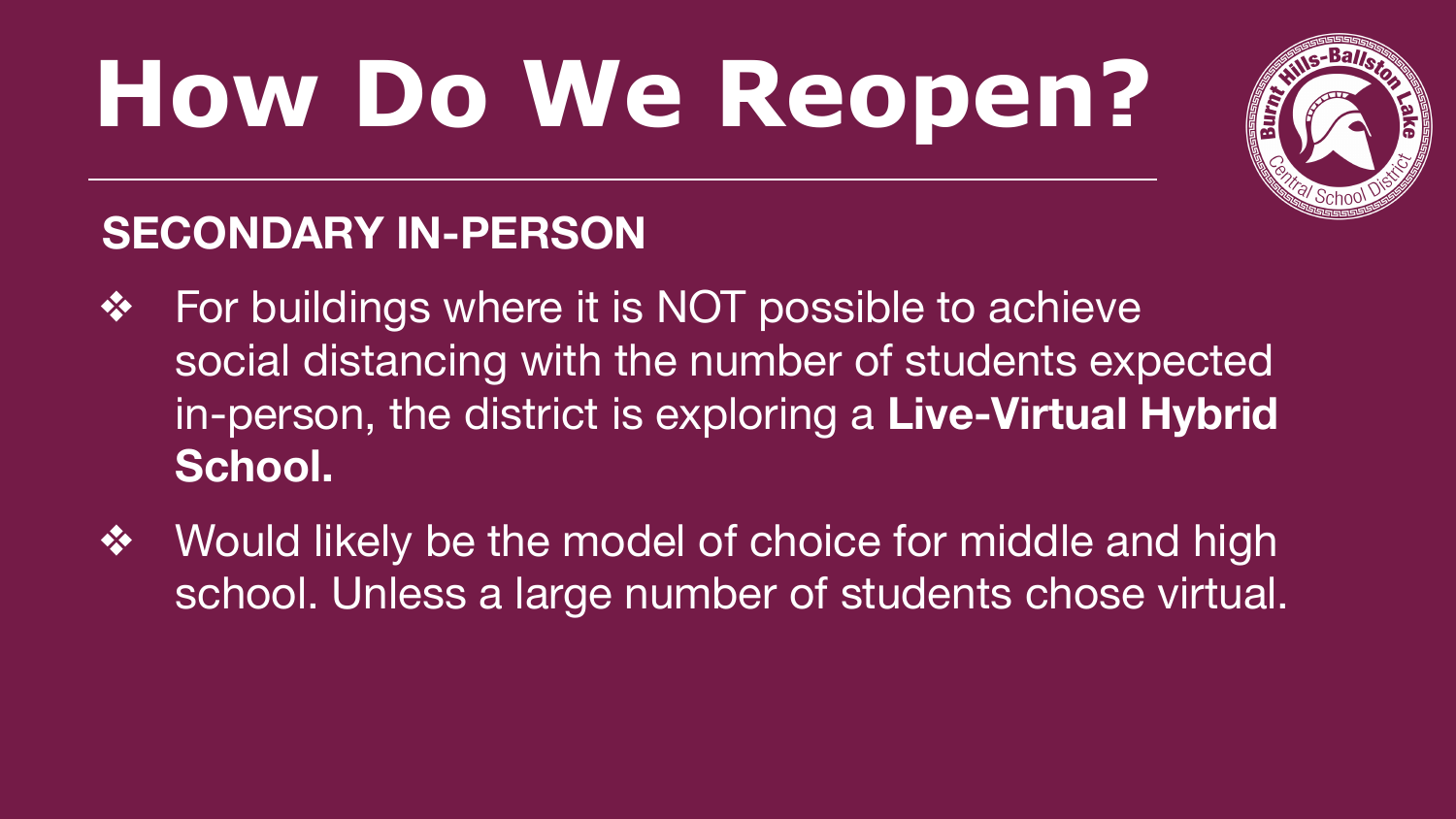

#### ❖ **What is a Live-Virtual Hybrid School**

- $\geq$  Teachers in classrooms with students, socially distanced; teaching half of their students in person while broadcasting the lesson live to the other half of the class.
- $\geq$  Students switch between live or virtual on an every other day rotation.
- $\ge$  All students in the same family would be placed on the same alternating day.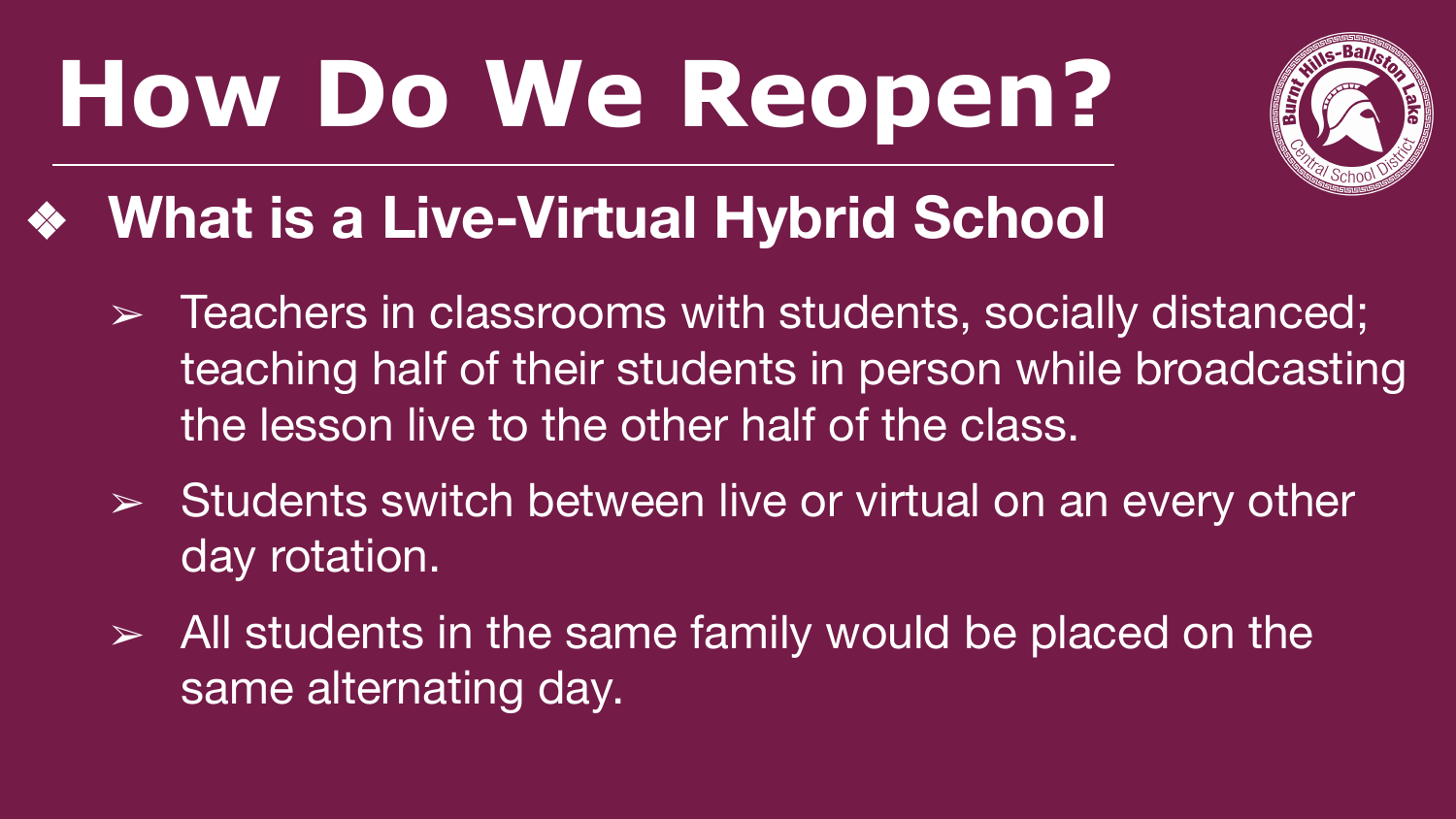

#### ❖ **Advantages of a Live-Virtual Hybrid School**

- $\geq$  Students have regular in-person contact with teachers.
- $\geq$  Students have a regular daily schedule whether in person or remote.
- $\geq$  Teachers are able to cover the full 180 days of material.
- $\triangleright$  Students are able to access their electives.
- $\triangleright$  We are able to pivot to fully live or fully remote as conditions change.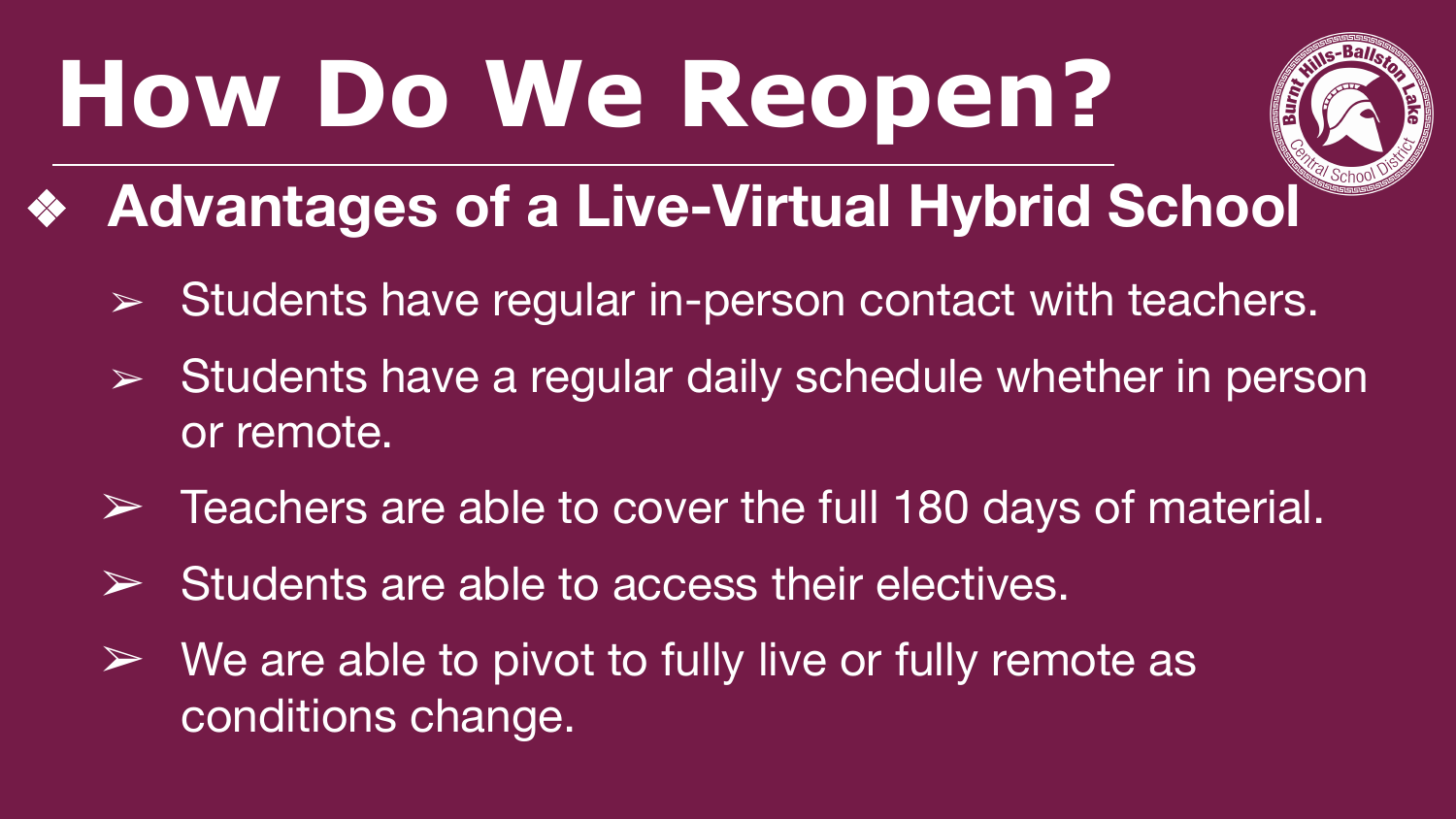

- ◆ Live-Virtual Hybrid School will only be chosen for elementary if we conclude that we cannot accommodate the number of students in strict adherence to the DoH Guidelines every day.
- ❖ Would likely be the model of choice for middle and high school. Unless a large number of students chose virtual.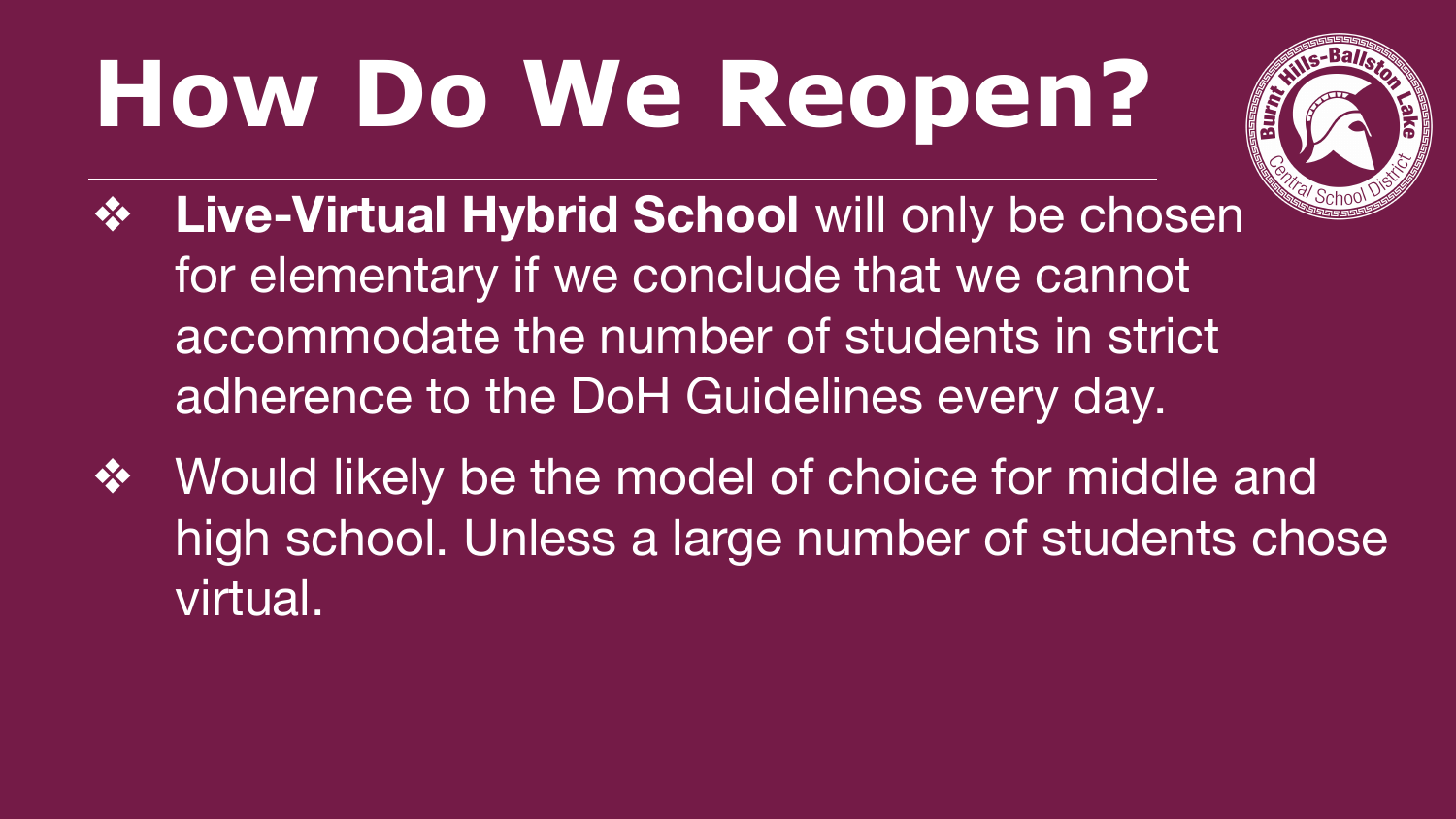

#### **Instruction Related**

- ❖ Will activities such as band, chorus, drama club, sports, etc. still occur?
- ❖ Will teachers be trained on how to teach remotely/ distance teach?
- ❖ Will teachers/staff/students with pre-existing conditions or those in at-risk groups be given the opportunity to work/teach/learn from home?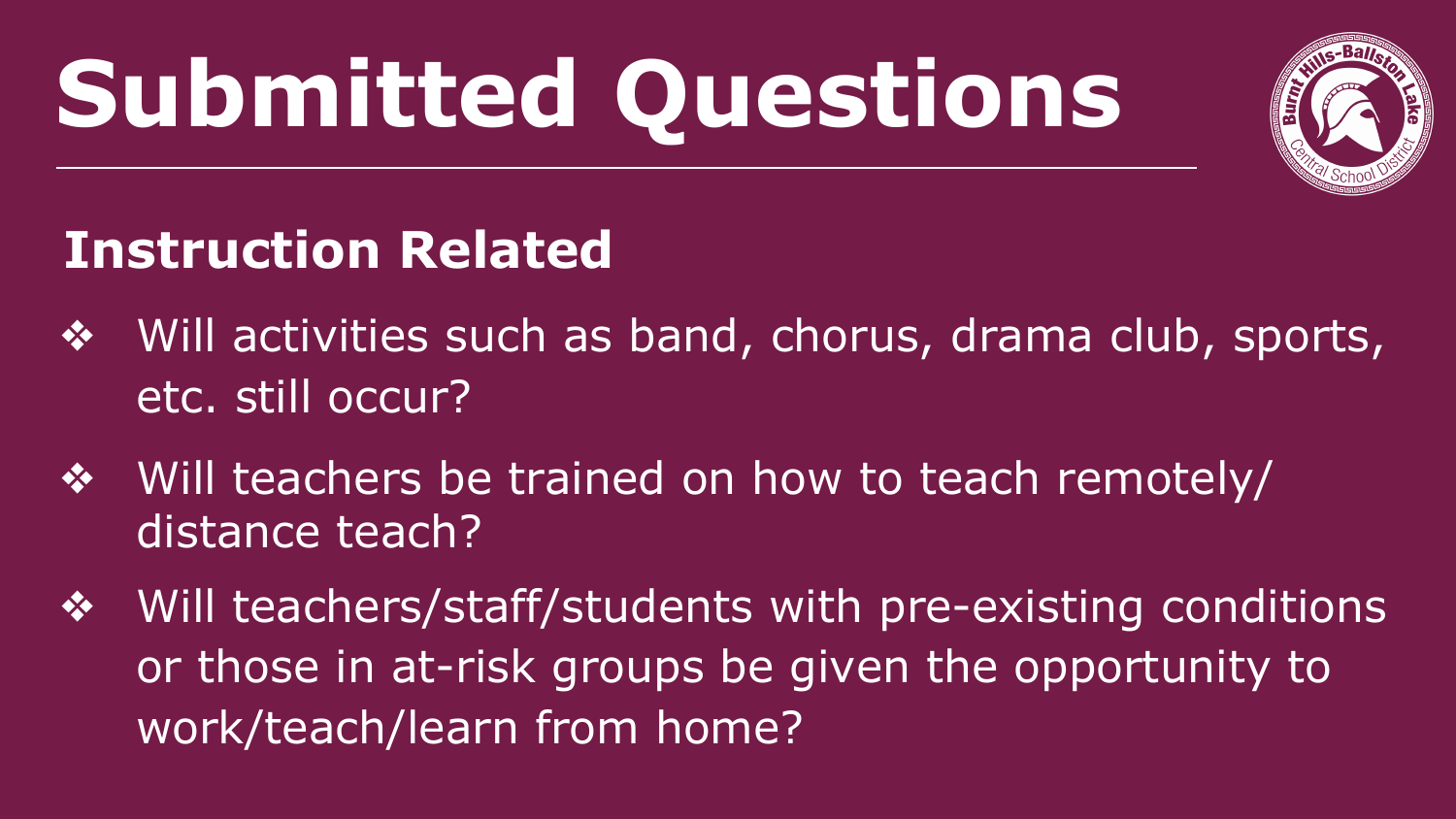

#### **Transportation Related**

- ❖ Will there be a pick-up & drop-off procedure for parents who choose to transport their children to & from school?
- ❖ Will students have their temperature checked BEFORE boarding the school bus?
- ❖ Can I drop my children off at school but have them transported home after school? Or is it an "all-in or all-out" model due to space limitations?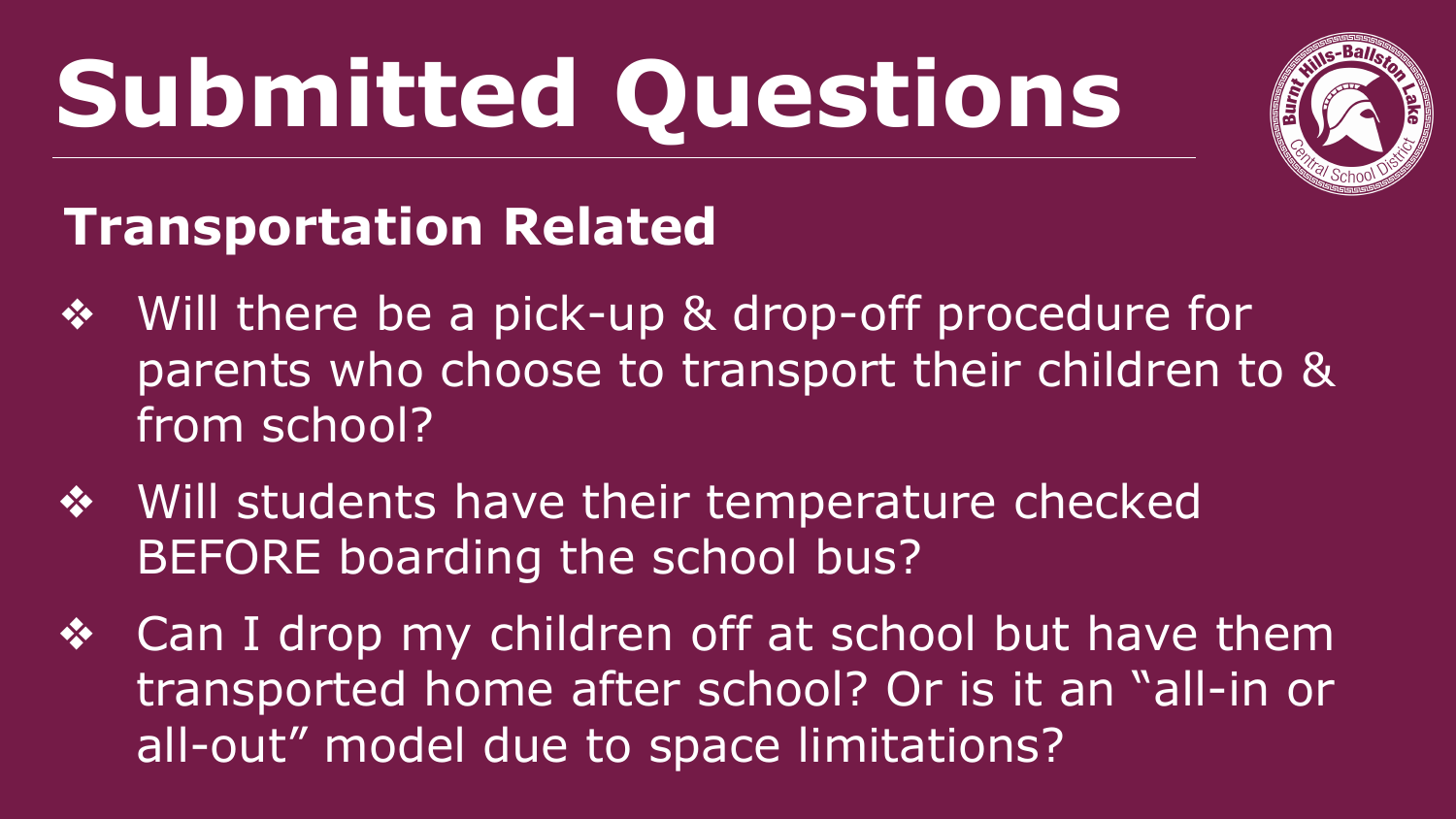

#### **Safety Related**

- ❖ How will students be educated on how to follow infection control measures?
- ◆ How will the district handle non-compliant staff and students?
- ❖ Will the district be asking families & staff who travel outside of NYS to report that travel to the district?
- ❖ Will the district be shutting down the buildings to outside visitors and volunteers?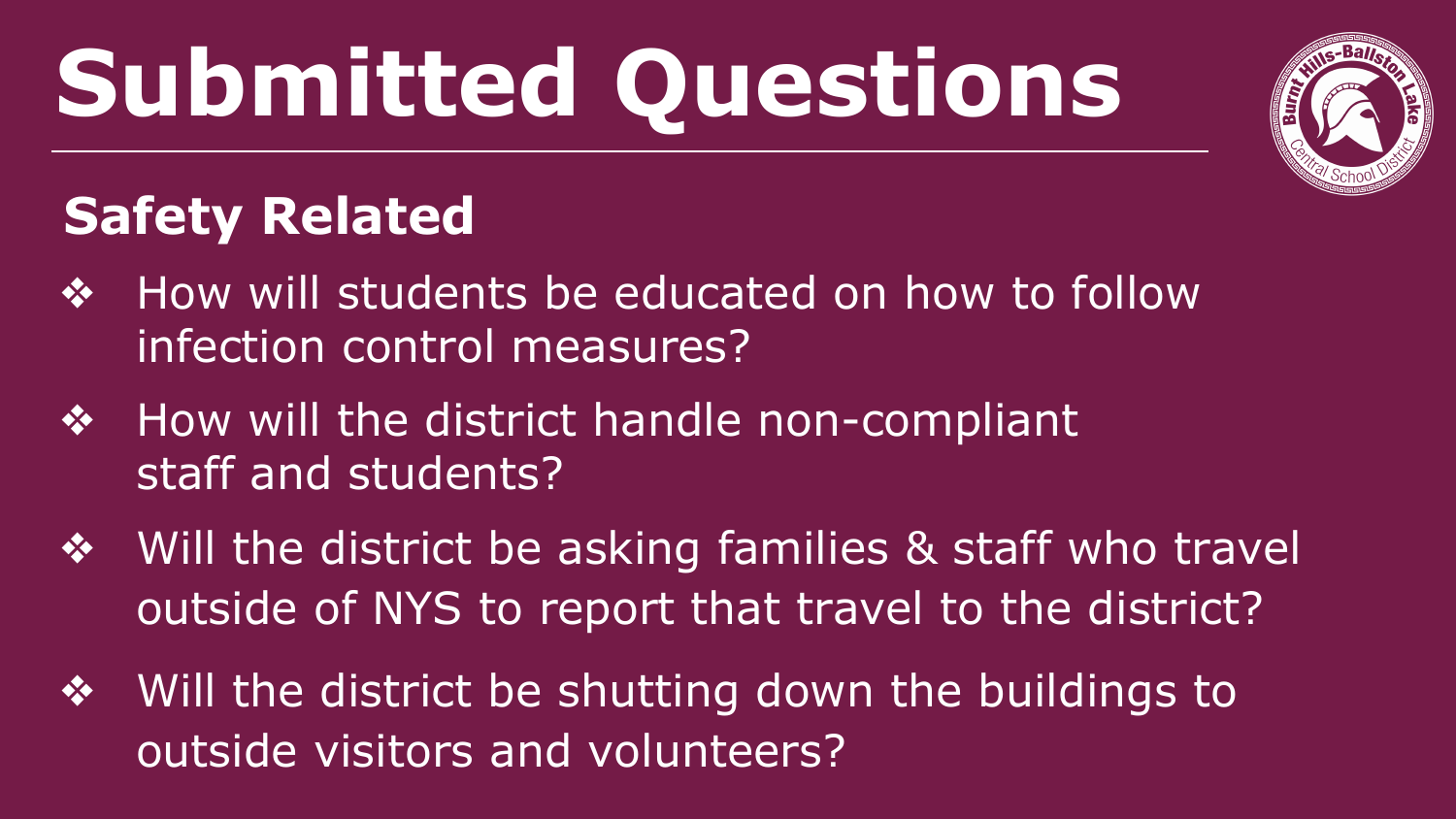

#### **Safety Related**

- ❖ If a student or staff member tests positive for COVID-19, how will parents be informed?
- ❖ Do the ventilation systems in the buildings need to be upgraded?
- ❖ The Governor has a stop valve measure to close schools if COVID cases reach a certain percentage, is BH-BL looking at a stop valve (e.g., 1 case/class) to shift to full remote learning for two weeks or a predetermined time/testing criteria?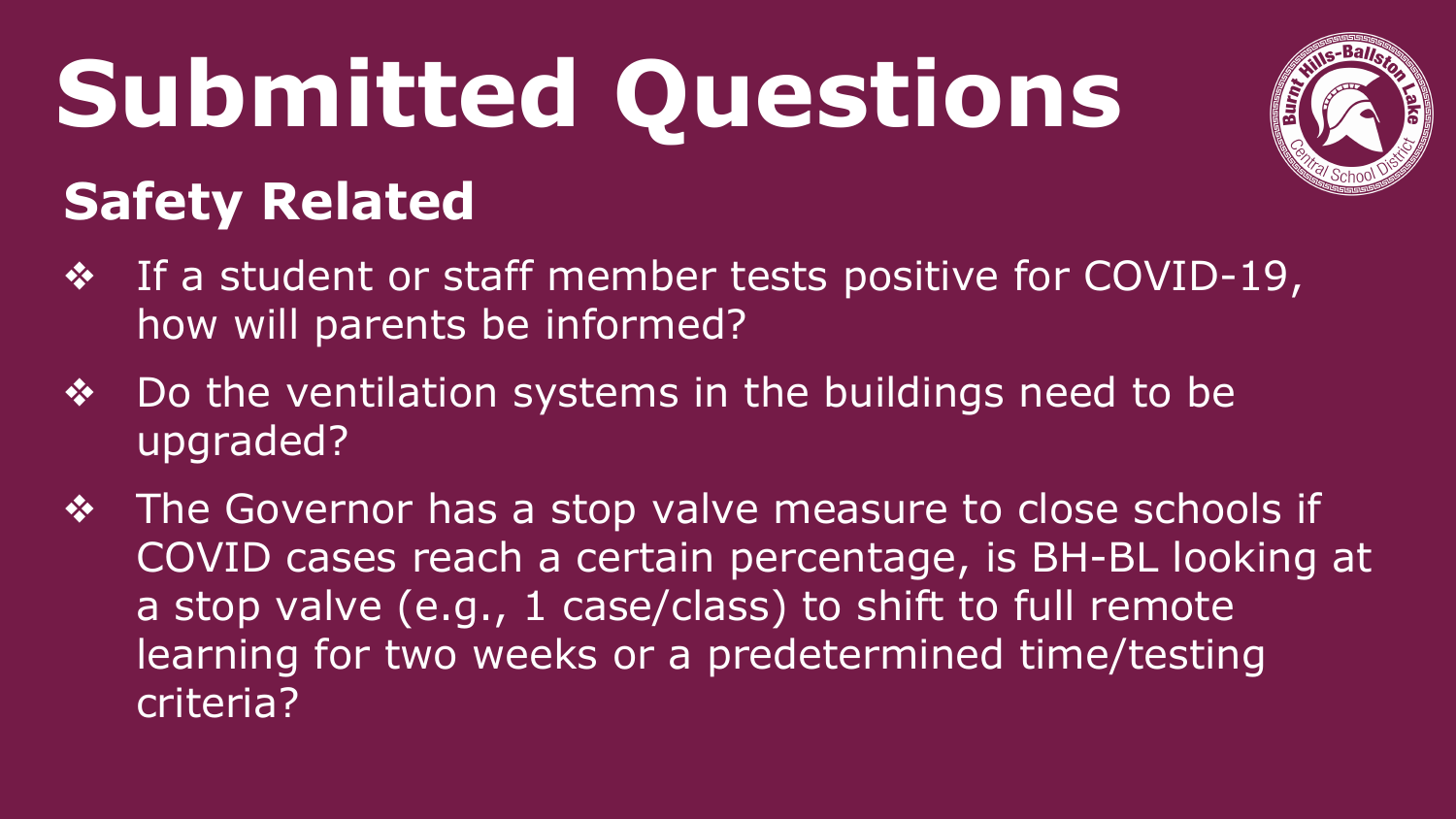

#### **Other**

Are there reserves in the budget to prepare for costs associated to reopen schools? How does the financial cost weigh in on the decision to reopen schools in a way that maximizes safety, learning, and the well-being of children, teachers, and staff?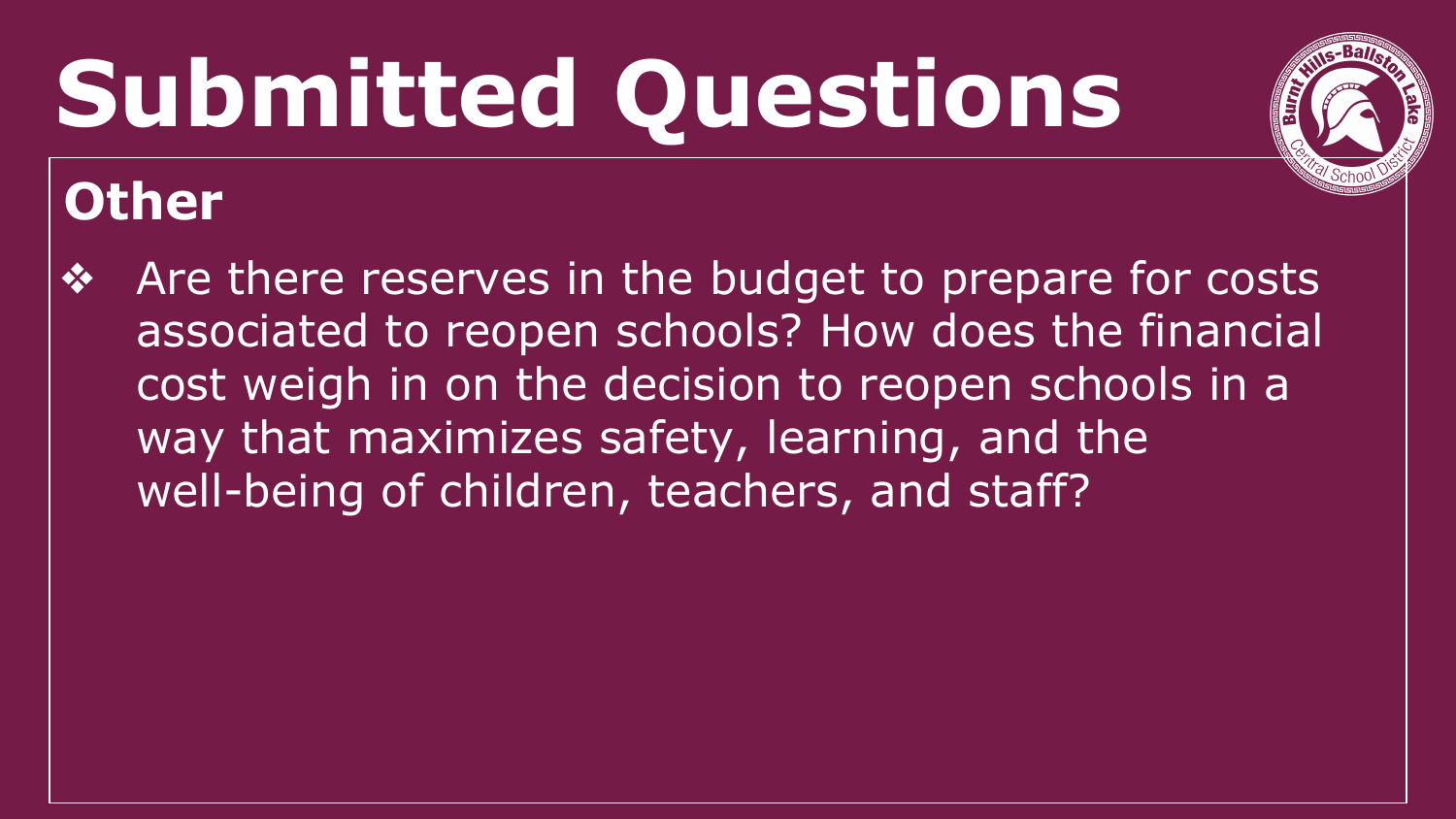

# **Online Questions?**

**To be asked in the order they were received.**